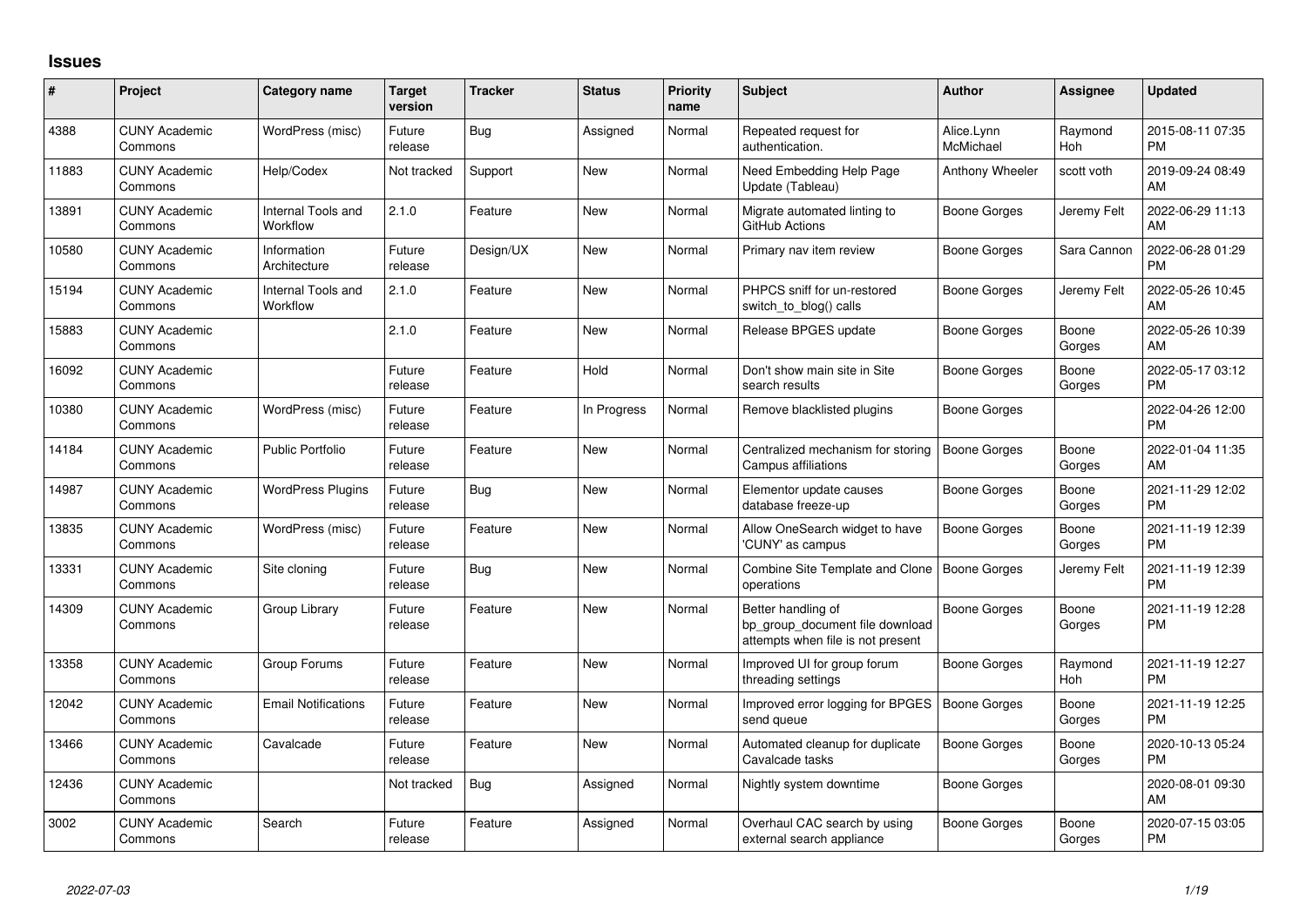| #     | Project                         | <b>Category name</b>     | <b>Target</b><br>version | <b>Tracker</b> | <b>Status</b>        | <b>Priority</b><br>name | <b>Subject</b>                                                                                               | Author              | <b>Assignee</b>   | <b>Updated</b>                |
|-------|---------------------------------|--------------------------|--------------------------|----------------|----------------------|-------------------------|--------------------------------------------------------------------------------------------------------------|---------------------|-------------------|-------------------------------|
| 13048 | <b>CUNY Academic</b><br>Commons | Shortcodes and<br>embeds | Future<br>release        | Feature        | <b>New</b>           | Normal                  | Jupyter Notebooks support                                                                                    | <b>Boone Gorges</b> |                   | 2020-07-14 11:46<br>AM        |
| 12911 | <b>CUNY Academic</b><br>Commons |                          | Not tracked              | Feature        | New                  | Normal                  | Block access to xmlrpc.php based<br>on User-Agent                                                            | <b>Boone Gorges</b> | Boone<br>Gorges   | 2020-06-09 05:12<br><b>PM</b> |
| 12091 | <b>CUNY Academic</b><br>Commons | <b>Group Files</b>       | Future<br>release        | Feature        | <b>New</b>           | Normal                  | Improved pre-upload file validation<br>for bp-group-documents                                                | Boone Gorges        | Boone<br>Gorges   | 2019-11-14 01:21<br><b>PM</b> |
| 11945 | <b>CUNY Academic</b><br>Commons | Reckoning                | Future<br>release        | Feature        | Reporter<br>Feedback | Normal                  | Add Comments bubble to<br>Reckoning views                                                                    | Boone Gorges        | Boone<br>Gorges   | 2019-11-12 05:14<br><b>PM</b> |
| 11517 | <b>CUNY Academic</b><br>Commons |                          | Not tracked              | Feature        | Assigned             | Normal                  | wp-accessibility plugin should not<br>strip 'target=" blank" by default                                      | Boone Gorges        | Laurie Hurson     | 2019-09-24 09:57<br>AM        |
| 11834 | <b>CUNY Academic</b><br>Commons | <b>Group Files</b>       | Future<br>release        | Feature        | <b>New</b>           | Normal                  | Improved tools for managing<br>group file folders                                                            | <b>Boone Gorges</b> | Sonja Leix        | 2019-09-06 03:55<br><b>PM</b> |
| 11392 | <b>CUNY Academic</b><br>Commons |                          | Future<br>release        | Bug            | <b>New</b>           | Normal                  | Migrate users away from<br><b>StatPress</b>                                                                  | <b>Boone Gorges</b> |                   | 2019-04-23 03:53<br><b>PM</b> |
| 4635  | <b>CUNY Academic</b><br>Commons | Authentication           | Future<br>release        | Feature        | <b>New</b>           | Normal                  | Allow non-WP authentication                                                                                  | <b>Boone Gorges</b> | Sonja Leix        | 2019-03-01 02:05<br><b>PM</b> |
| 9720  | <b>CUNY Academic</b><br>Commons | Authentication           | Future<br>release        | Feature        | New                  | Normal                  | The Commons should be an<br>oAuth provider                                                                   | Boone Gorges        |                   | 2019-03-01 02:04<br><b>PM</b> |
| 11024 | <b>CUNY Academic</b><br>Commons | WordPress (misc)         | Future<br>release        | Bug            | <b>New</b>           | Normal                  | Subsites should not show "you<br>should update your .htaccess<br>now" notice after permalink setting<br>save | <b>Boone Gorges</b> |                   | 2019-01-28 01:35<br><b>PM</b> |
| 10794 | <b>CUNY Academic</b><br>Commons | Performance              | Not tracked              | Bug            | New                  | Normal                  | Memcached connection<br>occasionally breaks                                                                  | <b>Boone Gorges</b> | Boone<br>Gorges   | 2018-12-06 03:30<br><b>PM</b> |
| 9926  | <b>CUNY Academic</b><br>Commons | <b>WordPress Plugins</b> | Future<br>release        | Bug            | New                  | Normal                  | twitter-mentions-as-comments<br>cron jobs can run long                                                       | Boone Gorges        | Boone<br>Gorges   | 2018-10-24 12:34<br><b>PM</b> |
| 7663  | <b>CUNY Academic</b><br>Commons | Social Paper             | Future<br>release        | Bug            | <b>New</b>           | Normal                  | Social Paper notifications not<br>formatted correctly on secondary<br>sites                                  | Boone Gorges        | Boone<br>Gorges   | 2018-04-16 03:52<br><b>PM</b> |
| 7022  | <b>CUNY Academic</b><br>Commons | Announcements            | Future<br>release        | Bug            | <b>New</b>           | Normal                  | Sitewide announcements should<br>be displayed on, and dismissable<br>from, mapped domains                    | <b>Boone Gorges</b> | Boone<br>Gorges   | 2018-03-22 10:18<br>AM        |
| 3580  | <b>CUNY Academic</b><br>Commons | Group Blogs              | Future<br>release        | Feature        | <b>New</b>           | Normal                  | Multiple blogs per group                                                                                     | Boone Gorges        | Boone<br>Gorges   | 2018-02-20 02:02<br><b>PM</b> |
| 4481  | <b>CUNY Academic</b><br>Commons | Events                   | Future<br>release        | Feature        | New                  | Normal                  | Group admins/mods should have<br>the ability to unlink an event from<br>the group                            | <b>Boone Gorges</b> | Boone<br>Gorges   | 2017-04-24 03:53<br><b>PM</b> |
| 6749  | <b>CUNY Academic</b><br>Commons | Events                   | Future<br>release        | Bug            | New                  | Low                     | BPEO iCal request can trigger<br>very large number of DB queries                                             | Boone Gorges        | Raymond<br>Hoh    | 2016-11-15 10:09<br><b>PM</b> |
| 1423  | <b>CUNY Academic</b><br>Commons | BuddyPress (misc)        | Future<br>release        | Feature        | Assigned             | Low                     | Show an avatar for pingback<br>comment activity items                                                        | Boone Gorges        | <b>Tahir Butt</b> | 2016-10-24 12:03<br>PM        |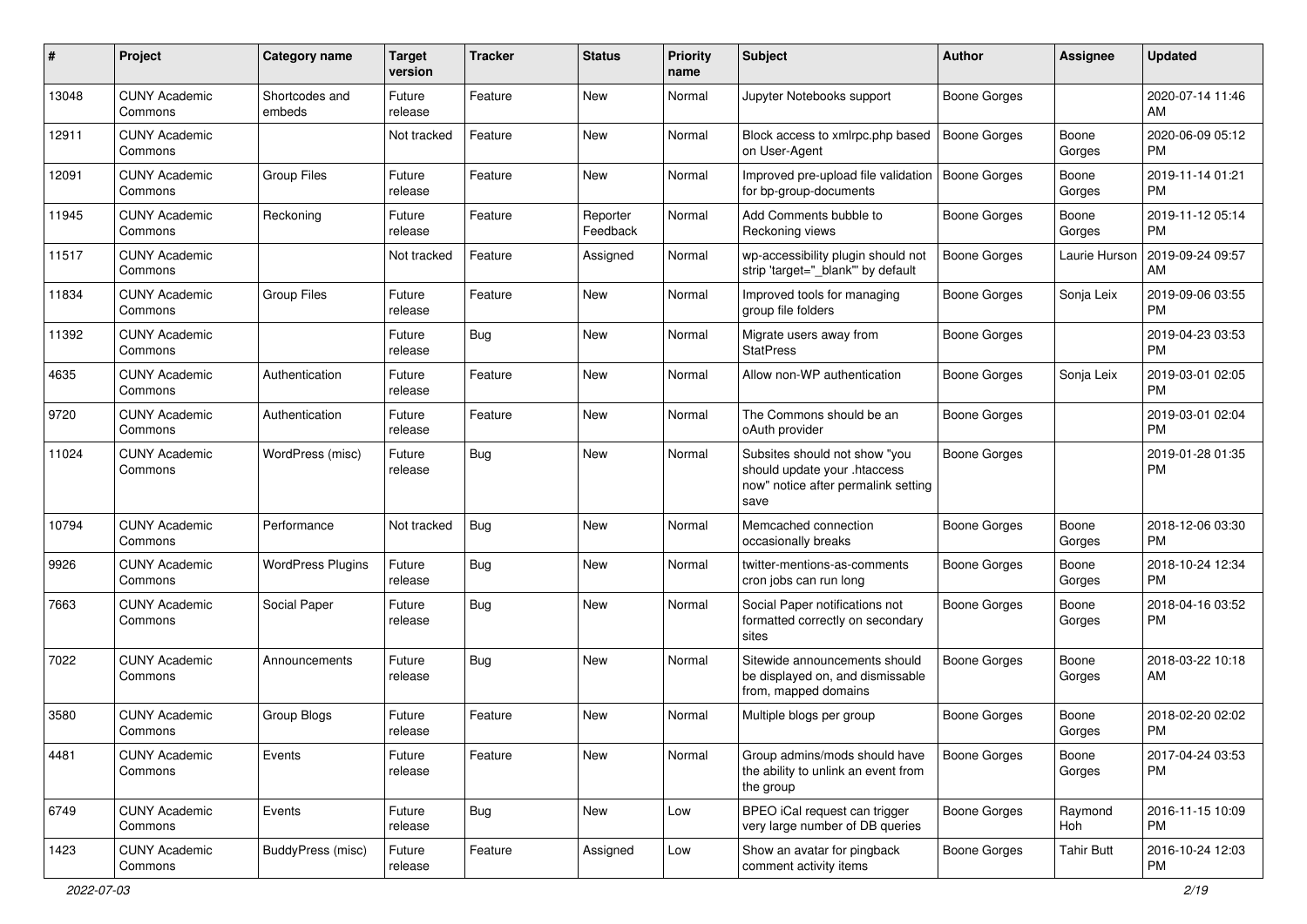| #    | <b>Project</b>                  | <b>Category name</b>           | <b>Target</b><br>version | <b>Tracker</b> | <b>Status</b> | <b>Priority</b><br>name | <b>Subject</b>                                                              | <b>Author</b>       | Assignee            | <b>Updated</b>                |
|------|---------------------------------|--------------------------------|--------------------------|----------------|---------------|-------------------------|-----------------------------------------------------------------------------|---------------------|---------------------|-------------------------------|
| 5234 | <b>CUNY Academic</b><br>Commons | Membership                     | Future<br>release        | Feature        | Assigned      | Normal                  | Write Unconfirmed patch for WP                                              | Boone Gorges        | Boone<br>Gorges     | 2016-10-24 11:18<br>AM        |
| 6332 | <b>CUNY Academic</b><br>Commons | WordPress (misc)               | Future<br>release        | Feature        | New           | Normal                  | Allow uploaded files to be marked<br>as private in an ad hoc way            | <b>Boone Gorges</b> |                     | 2016-10-17 11:41<br><b>PM</b> |
| 1417 | <b>CUNY Academic</b><br>Commons | <b>BuddyPress Docs</b>         | Future<br>release        | Feature        | Assigned      | Low                     | <b>Bulk actions for BuddyPress Docs</b>                                     | Boone Gorges        | Boone<br>Gorges     | 2016-10-17 10:41<br><b>PM</b> |
| 5489 | <b>CUNY Academic</b><br>Commons | Social Paper                   | Future<br>release        | Feature        | <b>New</b>    | Normal                  | Asc/desc sorting for Social Paper<br>directories                            | Boone Gorges        |                     | 2016-04-21 10:06<br><b>PM</b> |
| 5488 | <b>CUNY Academic</b><br>Commons | Social Paper                   | Future<br>release        | Bug            | New           | Normal                  | Add a "last edited by" field to<br>Social Paper group directories           | Boone Gorges        |                     | 2016-04-21 10:05<br><b>PM</b> |
| 3230 | <b>CUNY Academic</b><br>Commons | Internal Tools and<br>Workflow | Not tracked              | Feature        | Assigned      | High                    | Scripts for quicker<br>provisioning/updating of<br>development environments | Boone Gorges        | Boone<br>Gorges     | 2016-01-26 04:54<br><b>PM</b> |
| 1167 | <b>CUNY Academic</b><br>Commons | <b>Email Invitations</b>       | Future<br>release        | Feature        | <b>New</b>    | Low                     | Allow email invitations to be resent                                        | <b>Boone Gorges</b> | Boone<br>Gorges     | 2015-11-12 12:53<br>AM        |
| 1744 | <b>CUNY Academic</b><br>Commons | <b>BuddyPress Docs</b>         | Future<br>release        | Feature        | Assigned      | Normal                  | Spreadsheet-style Docs                                                      | Boone Gorges        | Boone<br>Gorges     | 2015-11-09 06:13<br><b>PM</b> |
| 1165 | <b>CUNY Academic</b><br>Commons | <b>Email Invitations</b>       | Future<br>release        | Feature        | Assigned      | Low                     | Allow saved lists of invitees under<br>Send Invites                         | <b>Boone Gorges</b> | Boone<br>Gorges     | 2015-11-09 06:03<br><b>PM</b> |
| 1166 | <b>CUNY Academic</b><br>Commons | <b>Email Invitations</b>       | Future<br>release        | Feature        | <b>New</b>    | Low                     | Better organizational tools for Sent<br><b>Invites</b>                      | Boone Gorges        | Boone<br>Gorges     | 2015-11-09 06:02<br><b>PM</b> |
| 1422 | <b>CUNY Academic</b><br>Commons | <b>BuddyPress Docs</b>         | Future<br>release        | Feature        | Assigned      | Normal                  | Make "created Doc" activity icons<br>non-mini                               | <b>Boone Gorges</b> | Boone<br>Gorges     | 2015-11-09 05:48<br><b>PM</b> |
| 618  | <b>CUNY Academic</b><br>Commons | <b>BuddyPress Docs</b>         | Future<br>release        | Feature        | Assigned      | Normal                  | <b>BuddyPress Docs: export formats</b>                                      | <b>Boone Gorges</b> | Boone<br>Gorges     | 2015-11-09 05:38<br><b>PM</b> |
| 308  | <b>CUNY Academic</b><br>Commons | Registration                   | Future<br>release        | Feature        | <b>New</b>    | Normal                  | Group recommendations for<br>signup process                                 | Boone Gorges        | Samantha<br>Raddatz | 2015-11-09 05:07<br><b>PM</b> |
| 3192 | <b>CUNY Academic</b><br>Commons | Group Forums                   | Future<br>release        | Feature        | Assigned      | Normal                  | Customizable forum views for<br>bbPress 2.x group forums                    | Boone Gorges        | Raymond<br>Hoh      | 2015-11-09 12:47<br><b>PM</b> |
| 2832 | <b>CUNY Academic</b><br>Commons | <b>Public Portfolio</b>        | Future<br>release        | Feature        | Assigned      | Normal                  | Improve interface for (not)<br>auto-linking profile fields                  | Boone Gorges        | Chris Stein         | 2015-01-05 08:52<br><b>PM</b> |
| 3193 | <b>CUNY Academic</b><br>Commons | Group Forums                   | Future<br>release        | Feature        | Assigned      | Normal                  | bbPress 2.x dynamic roles and<br><b>RBE</b>                                 | <b>Boone Gorges</b> | Boone<br>Gorges     | 2014-09-30 01:30<br><b>PM</b> |
| 3330 | <b>CUNY Academic</b><br>Commons | My Commons                     | Future<br>release        | Feature        | Assigned      | Normal                  | "Commons Information" tool                                                  | Boone Gorges        | Chris Stein         | 2014-09-22 08:46<br><b>PM</b> |
| 1983 | <b>CUNY Academic</b><br>Commons | Home Page                      | Future<br>release        | Feature        | Assigned      | Low                     | Media Library integration with<br><b>Featured Content plugin</b>            | Boone Gorges        | Dominic<br>Giglio   | 2014-03-17 10:34<br>AM        |
| 3048 | <b>CUNY Academic</b><br>Commons | Public Portfolio               | Future<br>release        | Feature        | <b>New</b>    | Low                     | Images for rich text profile fields                                         | Boone Gorges        | Boone<br>Gorges     | 2014-02-19 12:56<br><b>PM</b> |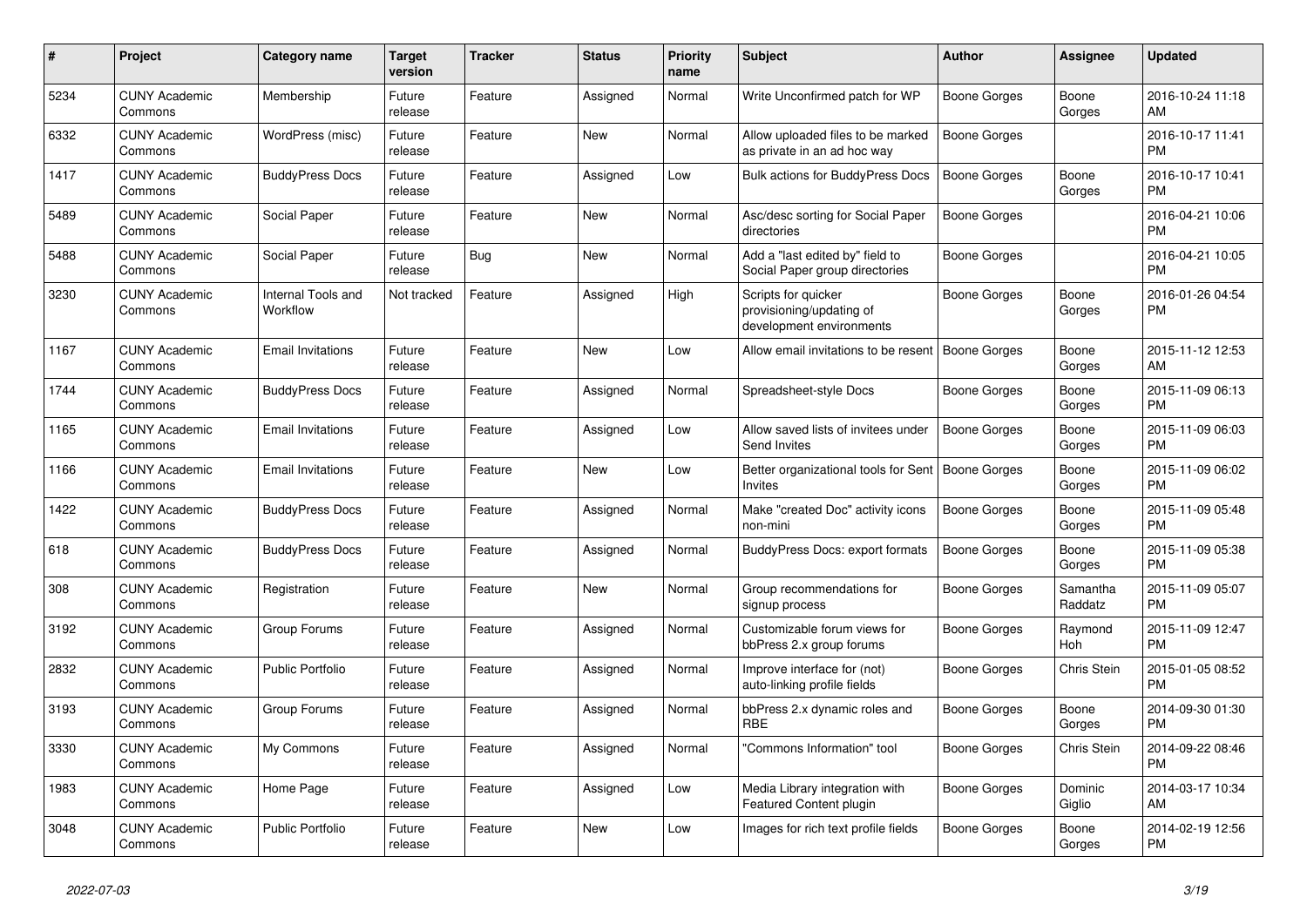| #     | Project                                                          | <b>Category name</b>     | <b>Target</b><br>version | <b>Tracker</b> | <b>Status</b>        | <b>Priority</b><br>name | <b>Subject</b>                                                   | <b>Author</b>      | Assignee            | <b>Updated</b>                |
|-------|------------------------------------------------------------------|--------------------------|--------------------------|----------------|----------------------|-------------------------|------------------------------------------------------------------|--------------------|---------------------|-------------------------------|
| 1508  | <b>CUNY Academic</b><br>Commons                                  | WordPress (misc)         | Future<br>release        | Feature        | Assigned             | Normal                  | Share login cookies across<br>mapped domains                     | Boone Gorges       | Boone<br>Gorges     | 2012-07-02 12:12<br><b>PM</b> |
| 1460  | <b>CUNY Academic</b><br>Commons                                  | Analytics                | Future<br>release        | Feature        | Assigned             | Normal                  | <b>Update System Report</b>                                      | <b>Brian Foote</b> | Boone<br>Gorges     | 2015-11-09 06:13<br><b>PM</b> |
| 2881  | <b>CUNY Academic</b><br>Commons                                  | <b>Public Portfolio</b>  | Future<br>release        | Feature        | Assigned             | Normal                  | Redesign the UX for Profiles                                     | Chris Stein        | Chris Stein         | 2016-10-13 12:45<br><b>PM</b> |
| 2666  | <b>CUNY Academic</b><br>Commons                                  | About page               | Not tracked              | Documentation  | Assigned             | Normal                  | <b>Update About Text</b>                                         | Chris Stein        | Luke Waltzer        | 2016-03-04 11:19<br>AM        |
| 3565  | <b>CUNY Academic</b><br>Commons                                  | My Commons               | Not tracked              | Documentation  | New                  | Normal                  | Load Newest inconsistencies                                      | Chris Stein        | scott voth          | 2015-11-09 01:16<br><b>PM</b> |
| 3059  | <b>CUNY Academic</b><br>Commons                                  | Group Forums             | Future<br>release        | Design/UX      | New                  | Normal                  | Forum Post Permissable Content<br><b>Explanatory Text</b>        | Chris Stein        | Chris Stein         | 2015-04-02 11:27<br>AM        |
| 860   | <b>CUNY Academic</b><br>Commons                                  | Design                   | Future<br>release        | Design/UX      | Assigned             | Normal                  | <b>Standardize Button Treatment</b><br><b>Across the Commons</b> | Chris Stein        | Chris Stein         | 2014-05-01 09:45<br>AM        |
| 15210 | <b>CUNY Academic</b><br>Commons                                  | Analytics                | Not tracked              | Design/UX      | <b>New</b>           | Normal                  | Google Analytics improvements                                    | Colin McDonald     | Boone<br>Gorges     | 2022-05-24 10:47<br>AM        |
| 13199 | <b>CUNY Academic</b><br>Commons                                  | Group Forums             | Future<br>release        | Feature        | <b>New</b>           | Normal                  | Favoring Groups over bbPress<br>plugin                           | Colin McDonald     | Colin<br>McDonald   | 2021-11-19 12:28<br><b>PM</b> |
| 13370 | <b>CUNY Academic</b><br>Commons                                  | Group Library            | Future<br>release        | Feature        | New                  | Normal                  | Library bulk deletion and folder<br>editing                      | Colin McDonald     | Boone<br>Gorges     | 2020-10-13 10:41<br>AM        |
| 9729  | <b>CUNY Academic</b><br>Commons                                  | <b>SEO</b>               | Not tracked              | Support        | <b>New</b>           | Normal                  | 503 Errors showing on<br>newlaborforum.cuny.edu                  | Diane Krauthamer   | Raymond<br>Hoh      | 2018-05-22 04:48<br><b>PM</b> |
| 3615  | <b>CUNY Academic</b><br>Commons                                  | Redmine                  | Not tracked              | Feature        | New                  | Low                     | Create Redmine issues via email                                  | Dominic Giglio     | Boone<br>Gorges     | 2017-11-16 11:36<br>AM        |
| 11968 | JustPublics@365<br>MediaCamp                                     |                          |                          | Feature        | New                  | Normal                  | Nanoscience Retractable Display<br>Unit                          | Donald Cherry      | Bonnie<br>Eissner   | 2021-02-19 08:50<br>AM        |
| 12062 | AD/O365 Transition<br>from NonMatric to<br>Matriculated Students |                          |                          | Feature        | In Progress          | Normal                  | create solution and console<br>project                           | Emilio Rodriguez   | Emilio<br>Rodriguez | 2019-11-12 03:56<br><b>PM</b> |
| 13457 | <b>CUNY Academic</b><br>Commons                                  | Group Forums             | 2.0.3                    | <b>Bug</b>     | <b>New</b>           | High                    | Forum post not sending<br>notifications                          | Filipa Calado      | Raymond<br>Hoh      | 2022-06-29 11:32<br>AM        |
| 11649 | <b>CUNY Academic</b><br>Commons                                  | <b>WordPress Plugins</b> | 2.0.3                    | Bug            | In Progress          | Normal                  | CC license displayed on every<br>page                            | Gina Cherry        | Raymond<br>Hoh      | 2022-06-29 11:32<br>AM        |
| 14842 | <b>CUNY Academic</b><br>Commons                                  |                          | Not tracked              | Support        | Reporter<br>Feedback | Normal                  | Question about widgets and block<br>editor                       | Gina Cherry        |                     | 2021-10-06 03:01<br><b>PM</b> |
| 12004 | <b>CUNY Academic</b><br>Commons                                  |                          | Not tracked              | Support        | Reporter<br>Feedback | Normal                  | Notifications for spam blog<br>comments                          | Gina Cherry        | Raymond<br>Hoh      | 2019-11-01 12:05<br><b>PM</b> |
| 11545 | <b>CUNY Academic</b><br>Commons                                  | <b>WordPress Plugins</b> | Not tracked              | Support        | <b>New</b>           | Normal                  | <b>Twitter searches in WordPress</b>                             | Gina Cherry        | Matt Gold           | 2019-09-23 01:03<br><b>PM</b> |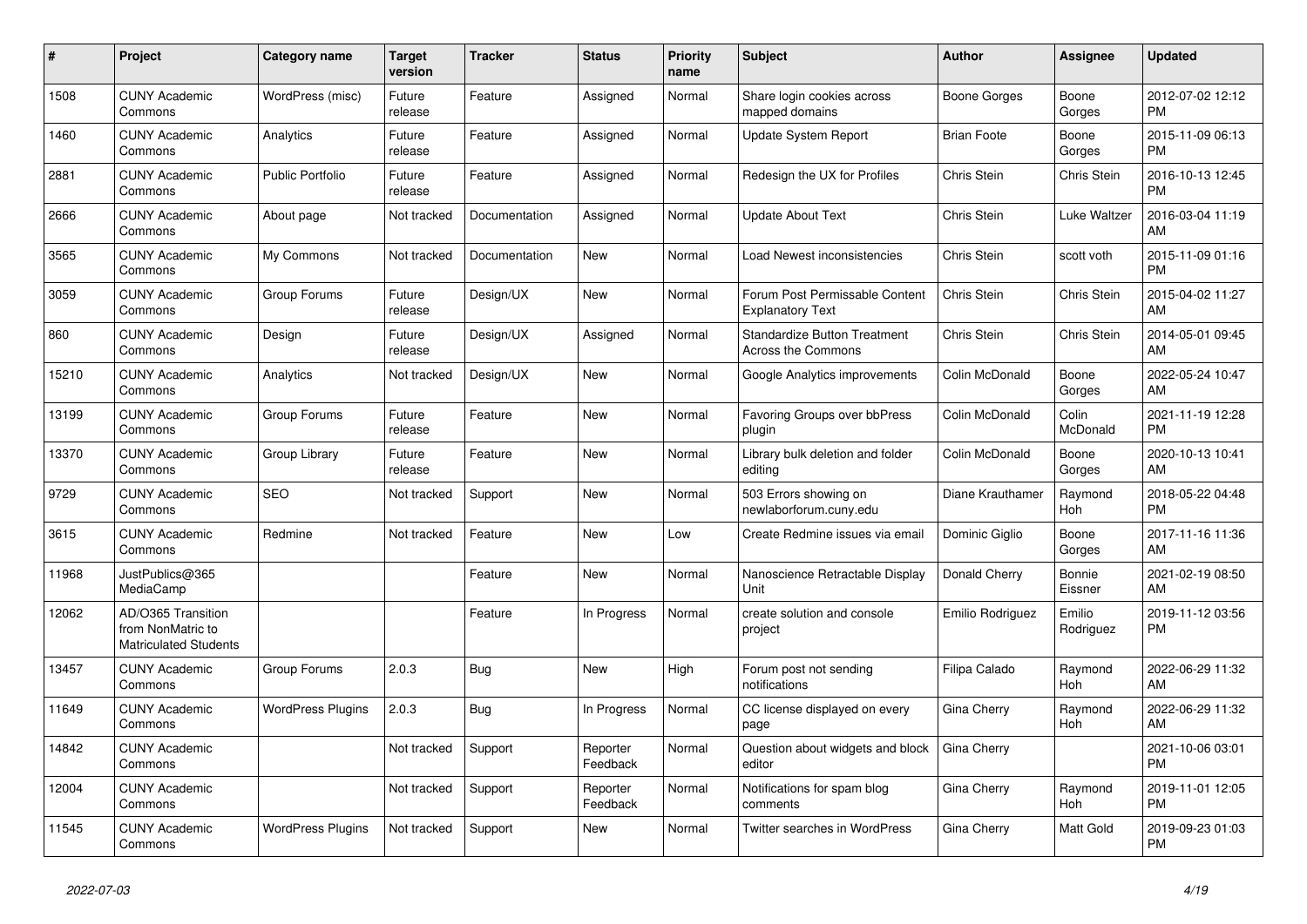| #     | <b>Project</b>                  | Category name            | <b>Target</b><br>version | <b>Tracker</b> | <b>Status</b>        | <b>Priority</b><br>name | <b>Subject</b>                                                        | Author        | <b>Assignee</b>     | <b>Updated</b>                |
|-------|---------------------------------|--------------------------|--------------------------|----------------|----------------------|-------------------------|-----------------------------------------------------------------------|---------------|---------------------|-------------------------------|
| 3473  | <b>CUNY Academic</b><br>Commons | User Experience          | Future<br>release        | Feature        | Assigned             | Normal                  | Commons profile: Add help info<br>about "Positions" replacing "title" | Keith Miyake  | Samantha<br>Raddatz | 2015-11-09 02:28<br><b>PM</b> |
| 6755  | <b>CUNY Academic</b><br>Commons | WordPress (misc)         | Future<br>release        | Bug            | <b>New</b>           | Normal                  | Cannot Deactivate Plugin                                              | Laura Kane    |                     | 2016-11-16 01:12<br><b>PM</b> |
| 16199 | <b>CUNY Academic</b><br>Commons | <b>Directories</b>       | 2.0.3                    | <b>Bug</b>     | New                  | Normal                  | Removed "Semester" Filter from<br><b>Courses Directory</b>            | Laurie Hurson | Boone<br>Gorges     | 2022-06-29 11:32<br>AM        |
| 15613 | <b>CUNY Academic</b><br>Commons |                          | 2.0.3                    | Feature        | Reporter<br>Feedback | Normal                  | Adding "Passster" plugin                                              | Laurie Hurson |                     | 2022-06-29 11:32<br>AM        |
| 12121 | <b>CUNY Academic</b><br>Commons | <b>WordPress Plugins</b> | 2.0.3                    | Feature        | Reporter<br>Feedback | Normal                  | Embedding H5P Iframes on<br><b>Commons Site</b>                       | Laurie Hurson | Boone<br>Gorges     | 2022-06-29 11:32<br>AM        |
| 14787 | <b>CUNY Academic</b><br>Commons | Plugin Packages          | Future<br>release        | Feature        | <b>New</b>           | Normal                  | Creating a "Design" plugin<br>package                                 | Laurie Hurson | scott voth          | 2022-04-27 04:56<br><b>PM</b> |
| 11843 | <b>CUNY Academic</b><br>Commons | WordPress (misc)         | Future<br>release        | Design/UX      | <b>New</b>           | Normal                  | Tweaking the Gutenberg Editor<br>Interface                            | Laurie Hurson |                     | 2022-04-26 12:00<br><b>PM</b> |
| 15923 | <b>CUNY Academic</b><br>Commons |                          | Not tracked              | Feature        | Reporter<br>Feedback | Normal                  | <b>Bellows Plugin Adjustments</b>                                     | Laurie Hurson |                     | 2022-04-20 10:10<br>AM        |
| 15757 | <b>CUNY Academic</b><br>Commons |                          |                          | Bug            | <b>New</b>           | Normal                  | Members # do not match                                                | Laurie Hurson |                     | 2022-03-30 04:52<br><b>PM</b> |
| 15176 | <b>CUNY Academic</b><br>Commons |                          | Not tracked              | Support        | Reporter<br>Feedback | Normal                  | Archiving Q Writing & Old<br>Wordpress Sites on the Commons           | Laurie Hurson |                     | 2022-02-08 10:28<br>AM        |
| 14504 | <b>CUNY Academic</b><br>Commons |                          | Not tracked              | Publicity      | Reporter<br>Feedback | Normal                  | Adding showcases to home page<br>menu                                 | Laurie Hurson | Boone<br>Gorges     | 2022-01-19 03:26<br><b>PM</b> |
| 13650 | <b>CUNY Academic</b><br>Commons | Group Library            | Future<br>release        | Feature        | <b>New</b>           | Normal                  | Forum Attachments in Group<br>Library                                 | Laurie Hurson |                     | 2021-11-19 12:30<br><b>PM</b> |
| 14940 | <b>CUNY Academic</b><br>Commons |                          |                          | Bug            | New                  | Normal                  | Discrepancy between Commons<br>profile "sites" and actual # of sites  | Laurie Hurson |                     | 2021-11-08 11:09<br>AM        |
| 14936 | <b>CUNY Academic</b><br>Commons |                          |                          | Bug            | <b>New</b>           | Normal                  | Commons websites blocked by<br>SPS campus network                     | Laurie Hurson |                     | 2021-11-03 03:57<br><b>PM</b> |
| 14538 | <b>CUNY Academic</b><br>Commons |                          | Not tracked              | Support        | Reporter<br>Feedback | Normal                  | <b>Weebly To Commons</b>                                              | Laurie Hurson |                     | 2021-09-14 10:47<br>AM        |
| 14475 | <b>CUNY Academic</b><br>Commons |                          | Not tracked              | Publicity      | <b>New</b>           | Normal                  | <b>OER Showcase Page</b>                                              | Laurie Hurson | Laurie Hurson       | 2021-09-14 10:46<br>AM        |
| 12446 | <b>CUNY Academic</b><br>Commons | Groups (misc)            | Future<br>release        | Feature        | Reporter<br>Feedback | Normal                  | Toggle default site to group forum<br>posting                         | Laurie Hurson | Laurie Hurson       | 2020-03-10 11:57<br>AM        |
| 12484 | <b>CUNY Academic</b><br>Commons |                          | Not tracked              | Support        | Reporter<br>Feedback | Normal                  | Sign up Code for COIL Course<br>starting in March                     | Laurie Hurson | Matt Gold           | 2020-03-02 02:26<br><b>PM</b> |
| 12438 | <b>CUNY Academic</b><br>Commons | Courses                  | Not tracked              | Bug            | <b>New</b>           | Normal                  | Site appearing twice                                                  | Laurie Hurson | Boone<br>Gorges     | 2020-02-18 01:34<br><b>PM</b> |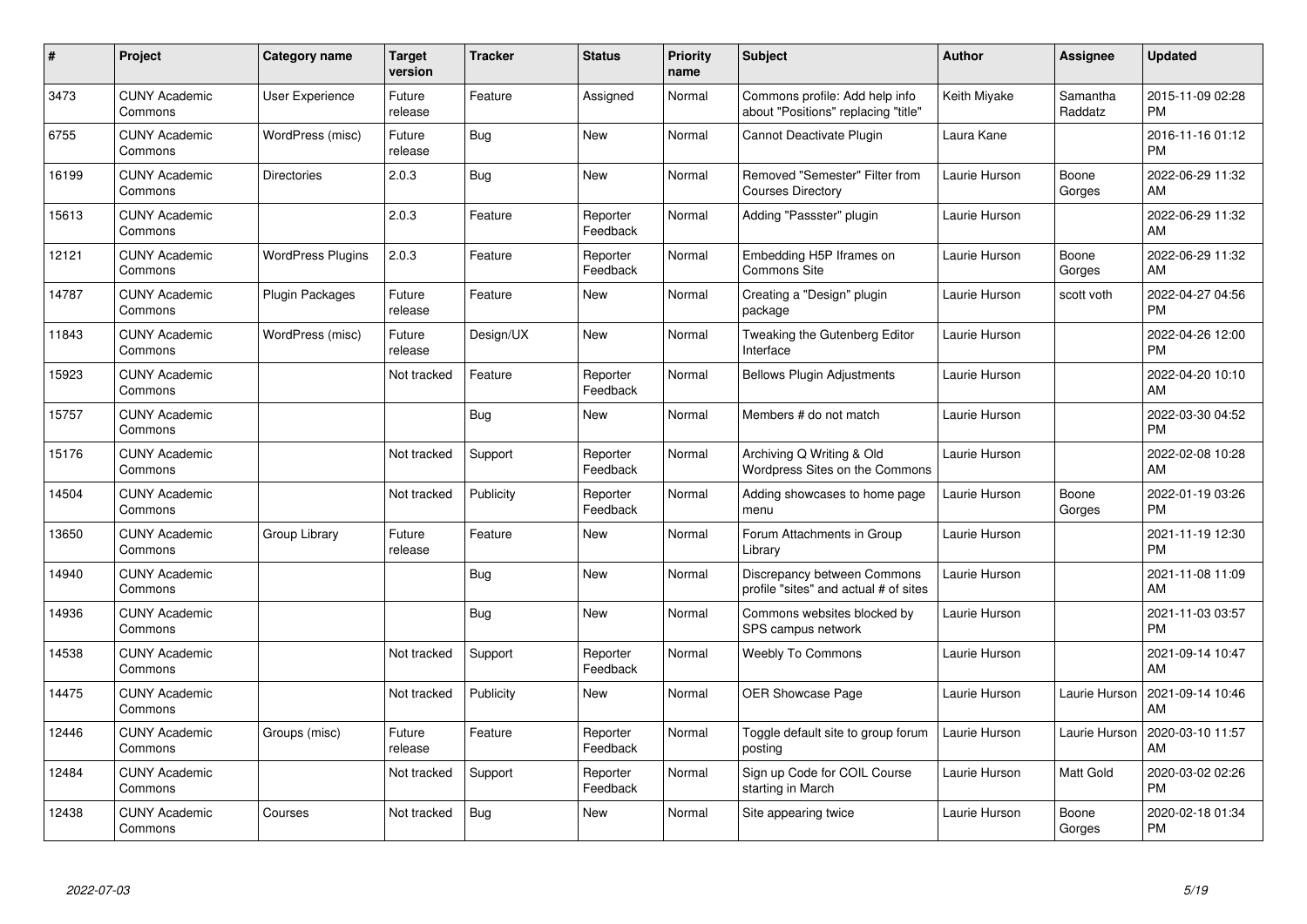| #     | Project                         | <b>Category name</b>     | Target<br>version | <b>Tracker</b> | <b>Status</b>        | <b>Priority</b><br>name | <b>Subject</b>                                                                             | <b>Author</b>       | <b>Assignee</b>  | <b>Updated</b>                |
|-------|---------------------------------|--------------------------|-------------------|----------------|----------------------|-------------------------|--------------------------------------------------------------------------------------------|---------------------|------------------|-------------------------------|
| 12328 | <b>CUNY Academic</b><br>Commons |                          | Not tracked       | Support        | New                  | Normal                  | Sign up Code for Non-CUNY<br>Faculty                                                       | Laurie Hurson       |                  | 2020-01-28 10:25<br>AM        |
| 11789 | <b>CUNY Academic</b><br>Commons | Courses                  | Future<br>release | Feature        | New                  | Normal                  | Ability to remove item from<br>Courses list                                                | Laurie Hurson       | Sonja Leix       | 2019-09-24 12:28<br><b>PM</b> |
| 11879 | <b>CUNY Academic</b><br>Commons |                          | Not tracked       | Bug            | New                  | Normal                  | Hypothesis comments appearing<br>on multiple, different pdfs across<br>blogs               | Laurie Hurson       | Laurie Hurson    | 2019-09-19 02:39<br><b>PM</b> |
| 11415 | <b>CUNY Academic</b><br>Commons | <b>WordPress Plugins</b> | Not tracked       | Bug            | Reporter<br>Feedback | Normal                  | <b>Blog Subscriptions in Jetpack</b>                                                       | Laurie Hurson       |                  | 2019-05-14 10:34<br>AM        |
| 11131 | <b>CUNY Academic</b><br>Commons |                          | Future<br>release | Feature        | Reporter<br>Feedback | Normal                  | <b>Image Annotation Plugins</b>                                                            | Laurie Hurson       |                  | 2019-02-26 11:33<br>AM        |
| 9289  | <b>CUNY Academic</b><br>Commons | <b>WordPress Plugins</b> | Future<br>release | Bug            | Reporter<br>Feedback | Normal                  | Email Users Plugin                                                                         | Laurie Hurson       | Boone<br>Gorges  | 2018-10-24 12:34<br><b>PM</b> |
| 9060  | <b>CUNY Academic</b><br>Commons | Commons In A Box         | Not tracked       | Bug            | Hold                 | Normal                  | Problems with CBox image library<br>upload                                                 | Lisa Rhody          | Raymond<br>Hoh   | 2018-01-10 03:26<br><b>PM</b> |
| 2612  | <b>CUNY Academic</b><br>Commons |                          | Not tracked       | Publicity      | Assigned             | Normal                  | Pinterest site for the Commons                                                             | local admin         | Sarah<br>Morgano | 2016-03-04 11:19<br>AM        |
| 2175  | <b>CUNY Academic</b><br>Commons | WordPress (misc)         | Not tracked       | Support        | Assigned             | Normal                  | Subscibe 2 vs. Jetpack<br>subscription options                                             | local admin         | Matt Gold        | 2016-01-26 04:58<br><b>PM</b> |
| 2610  | <b>CUNY Academic</b><br>Commons | Group Invitations        | Future<br>release | Feature        | Assigned             | Low                     | Request: Custom invitation<br>message to group invites                                     | local admin         | Boone<br>Gorges  | 2015-11-09 06:13<br><b>PM</b> |
| 2325  | <b>CUNY Academic</b><br>Commons | BuddyPress (misc)        | Future<br>release | Feature        | Assigned             | Low                     | Profile should have separate fields<br>for first/last names                                | local admin         | Boone<br>Gorges  | 2015-11-09 06:09<br><b>PM</b> |
| 8835  | <b>CUNY Academic</b><br>Commons | Blogs (BuddyPress)       | Future<br>release | Feature        | New                  | Normal                  | Extend cuny.is shortlinks to sites                                                         | Luke Waltzer        | Boone<br>Gorges  | 2022-04-26 11:59<br>AM        |
| 13430 | <b>CUNY Academic</b><br>Commons | Reply By Email           | Not tracked       | Bug            | <b>New</b>           | Normal                  | Delay in RBE                                                                               | Luke Waltzer        | Raymond<br>Hoh   | 2020-10-13 11:16<br>AM        |
| 9895  | <b>CUNY Academic</b><br>Commons | Onboarding               | Future<br>release | Feature        | Assigned             | Normal                  | Add "Accept Invitation"<br>link/button/function to Group<br>and/or Site invitation emails? | Luke Waltzer        | Boone<br>Gorges  | 2018-06-07 12:42<br><b>PM</b> |
| 7981  | <b>CUNY Academic</b><br>Commons | Social Paper             | Future<br>release | Bug            | New                  | Normal                  | Social Paper comments should<br>not go to spam                                             | Luke Waltzer        | Boone<br>Gorges  | 2018-04-16 03:52<br>PM        |
| 9211  | <b>CUNY Academic</b><br>Commons | <b>WordPress Plugins</b> | Future<br>release | Support        | Reporter<br>Feedback | Normal                  | Auto-Role Setting in Forum Plugin<br><b>Causing Some Confusion</b>                         | <b>Luke Waltzer</b> | Boone<br>Gorges  | 2018-03-13 11:44<br>AM        |
| 7928  | <b>CUNY Academic</b><br>Commons | Group Forums             | Not tracked       | Bug            | New                  | Normal                  | Duplicate Forum post                                                                       | Luke Waltzer        | Raymond<br>Hoh   | 2017-04-11 09:27<br><b>PM</b> |
| 6356  | <b>CUNY Academic</b><br>Commons | <b>WordPress Plugins</b> | Future<br>release | <b>Bug</b>     | Reporter<br>Feedback | Low                     | Should Subscribe2 be<br>deprecated?                                                        | Luke Waltzer        |                  | 2017-03-20 12:20<br><b>PM</b> |
| 7624  | <b>CUNY Academic</b><br>Commons | BuddyPress (misc)        | Future<br>release | Design/UX      | New                  | Normal                  | <b>BP Notifications</b>                                                                    | Luke Waltzer        | Paige Dupont     | 2017-02-08 10:43<br><b>PM</b> |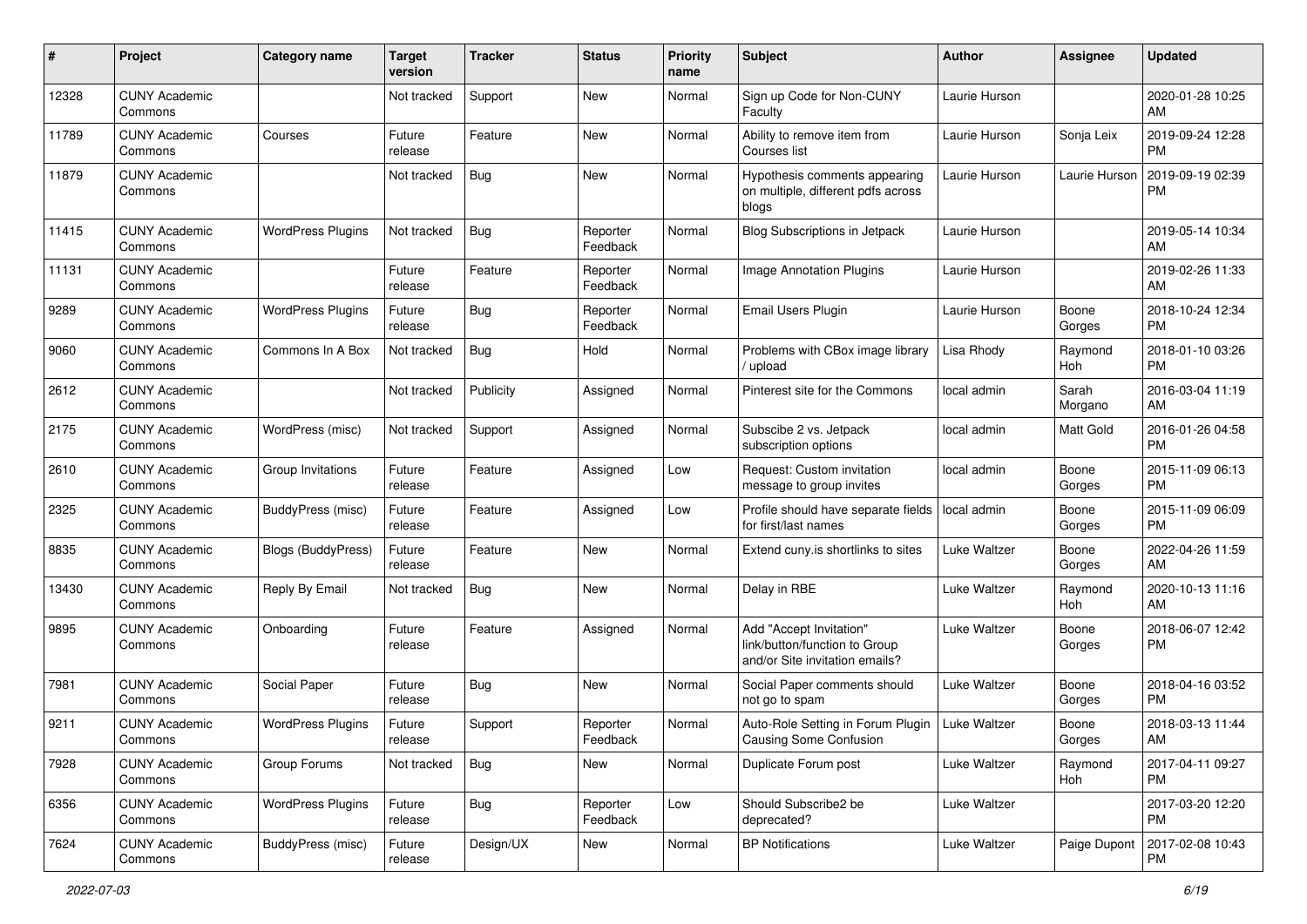| #     | Project                         | <b>Category name</b>      | <b>Target</b><br>version | <b>Tracker</b> | <b>Status</b>        | <b>Priority</b><br>name | <b>Subject</b>                                                    | <b>Author</b>   | <b>Assignee</b>     | <b>Updated</b>                |
|-------|---------------------------------|---------------------------|--------------------------|----------------|----------------------|-------------------------|-------------------------------------------------------------------|-----------------|---------------------|-------------------------------|
| 6644  | <b>CUNY Academic</b><br>Commons |                           | Not tracked              | Bug            | Reporter<br>Feedback | High                    | White Screen at Login Pge                                         | Luke Waltzer    | Raymond<br>Hoh      | 2016-11-21 10:34<br><b>PM</b> |
| 6392  | <b>CUNY Academic</b><br>Commons | Group Forums              | Future<br>release        | Design/UX      | Assigned             | Low                     | Composition/Preview Panes in<br>Forum Posts                       | Luke Waltzer    | Paige Dupont        | 2016-10-21 04:26<br><b>PM</b> |
| 6389  | <b>CUNY Academic</b><br>Commons | <b>BuddyPress Docs</b>    | Future<br>release        | Feature        | <b>New</b>           | Low                     | Make Discussion Area Visible<br>When Editing a Doc                | Luke Waltzer    | Boone<br>Gorges     | 2016-10-21 04:16<br><b>PM</b> |
| 6078  | <b>CUNY Academic</b><br>Commons | <b>Blogs (BuddyPress)</b> | Future<br>release        | Feature        | <b>New</b>           | Normal                  | <b>Explore Adding Network Blog</b><br>Metadata Plugin             | Luke Waltzer    | Luke Waltzer        | 2016-10-11 10:29<br><b>PM</b> |
| 5268  | <b>CUNY Academic</b><br>Commons | Group Forums              | Future<br>release        | Bug            | Assigned             | Normal                  | Long-time to post to multiple<br>groups                           | Luke Waltzer    | Daniel Jones        | 2016-09-07 06:31<br><b>PM</b> |
| 5317  | <b>CUNY Academic</b><br>Commons | Group Blogs               | Not tracked              | <b>Bug</b>     | Reporter<br>Feedback | Normal                  | Notifications of New Post Didn't<br>Come                          | Luke Waltzer    | Samantha<br>Raddatz | 2016-03-21 10:41<br><b>PM</b> |
| 5225  | <b>CUNY Academic</b><br>Commons | Registration              | Future<br>release        | Feature        | Assigned             | Normal                  | On-boarding Issues                                                | Luke Waltzer    | Samantha<br>Raddatz | 2016-02-12 02:58<br><b>PM</b> |
| 8211  | <b>CUNY Academic</b><br>Commons | <b>WordPress Themes</b>   | Future<br>release        | Feature        | <b>New</b>           | Normal                  | Theme Suggestions: Material<br>Design-Inspired Themes             | Margaret Galvan | Margaret<br>Galvan  | 2017-08-07 02:48<br><b>PM</b> |
| 8078  | <b>CUNY Academic</b><br>Commons | <b>WordPress Plugins</b>  | Future<br>release        | System Upgrade | Assigned             | Normal                  | <b>CommentPress Updates</b>                                       | Margaret Galvan | Christian<br>Wach   | 2017-05-08 03:49<br><b>PM</b> |
| 7828  | <b>CUNY Academic</b><br>Commons |                           | Not tracked              | Feature        | Assigned             | Normal                  | Theme Assessment 2017                                             | Margaret Galvan | Margaret<br>Galvan  | 2017-05-02 10:41<br><b>PM</b> |
| 15169 | <b>CUNY Academic</b><br>Commons |                           | 2.0.3                    | Support        | Reporter<br>Feedback | Normal                  | new Prelude website zipfiles for<br>custom theme and other files. | Marilyn Weber   |                     | 2022-06-29 11:32<br>AM        |
| 15655 | <b>CUNY Academic</b><br>Commons |                           | 2.0.3                    | Support        | Reporter<br>Feedback | Normal                  | Event Aggregator plugin?                                          | Marilyn Weber   |                     | 2022-06-29 11:32<br>AM        |
| 16110 | <b>CUNY Academic</b><br>Commons |                           |                          | Support        | Reporter<br>Feedback | Normal                  | remove Creative Commons<br>license from pages?                    | Marilyn Weber   | Raymond<br>Hoh      | 2022-05-17 06:11<br><b>PM</b> |
| 16099 | <b>CUNY Academic</b><br>Commons |                           |                          | Support        | Reporter<br>Feedback | Normal                  | request for Newsletter Glue                                       | Marilyn Weber   |                     | 2022-05-13 12:14<br><b>PM</b> |
| 15685 | <b>CUNY Academic</b><br>Commons |                           |                          | Support        | New                  | High                    | problem with chrome?                                              | Marilyn Weber   |                     | 2022-04-25 03:40<br><b>PM</b> |
| 15816 | <b>CUNY Academic</b><br>Commons |                           | Not tracked              | Support        | New                  | Normal                  | slow loading at SPS                                               | Marilyn Weber   |                     | 2022-04-05 01:26<br><b>PM</b> |
| 15565 | <b>CUNY Academic</b><br>Commons |                           |                          | Support        | New                  | Normal                  | Events - send updates to an email<br>listserv                     | Marilyn Weber   |                     | 2022-03-10 01:06<br><b>PM</b> |
| 15370 | <b>CUNY Academic</b><br>Commons |                           |                          | Support        | Reporter<br>Feedback | Normal                  | All-in-One Event Calendar?                                        | Marilyn Weber   |                     | 2022-02-17 11:03<br>AM        |
| 15260 | <b>CUNY Academic</b><br>Commons |                           |                          | Support        | Reporter<br>Feedback | Normal                  | Diacritical markings   European<br><b>Stages</b>                  | Marilyn Weber   |                     | 2022-02-04 08:16<br>AM        |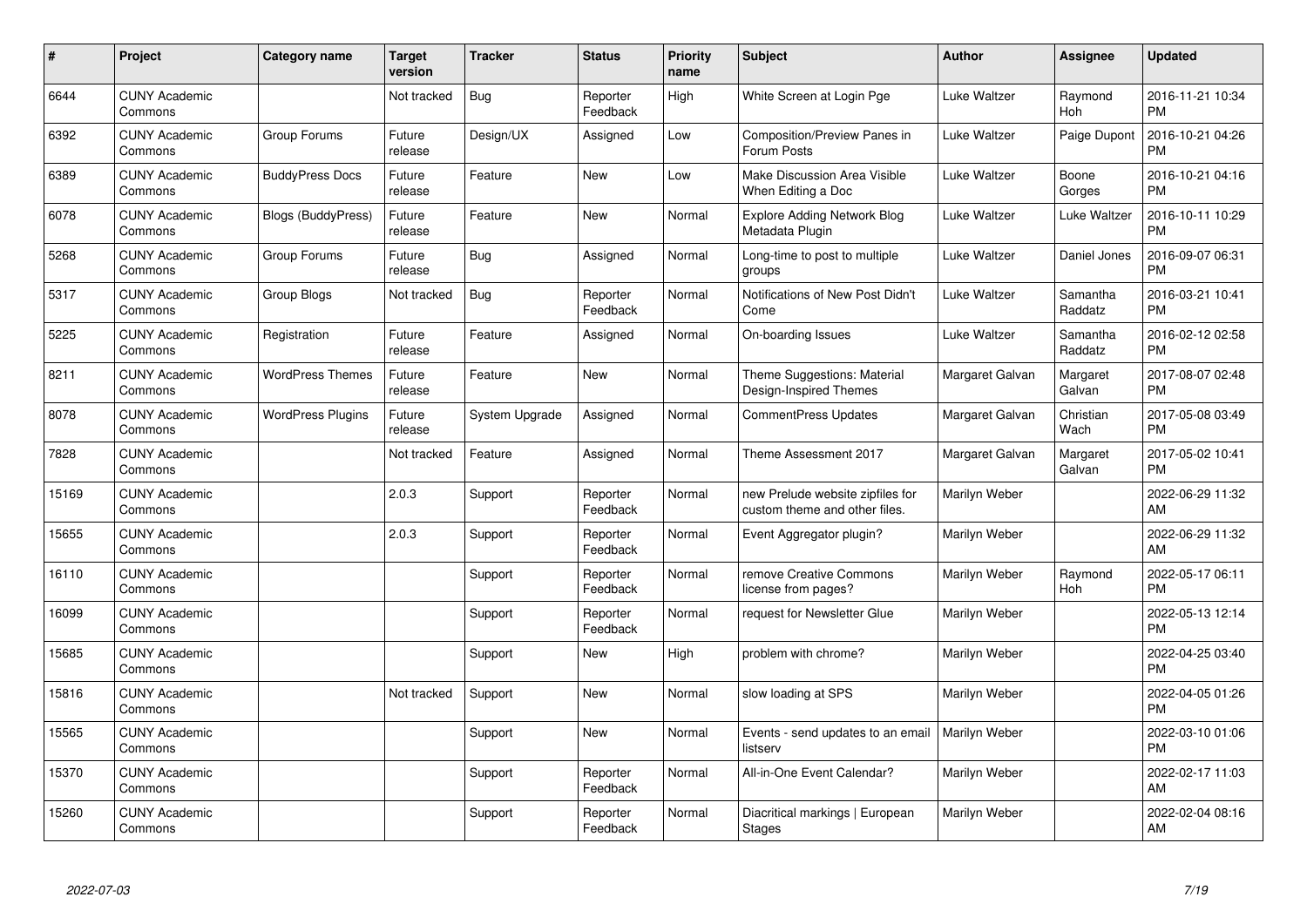| #     | Project                         | <b>Category name</b>       | <b>Target</b><br>version | <b>Tracker</b> | <b>Status</b>        | <b>Priority</b><br>name | <b>Subject</b>                                                                                | <b>Author</b>        | <b>Assignee</b>  | <b>Updated</b>                |
|-------|---------------------------------|----------------------------|--------------------------|----------------|----------------------|-------------------------|-----------------------------------------------------------------------------------------------|----------------------|------------------|-------------------------------|
| 15045 | <b>CUNY Academic</b><br>Commons |                            |                          | Support        | New                  | Normal                  | no result for KCeL in the search<br>box on the commons                                        | Marilyn Weber        |                  | 2021-12-10 11:29<br>AM        |
| 14911 | <b>CUNY Academic</b><br>Commons | <b>WordPress Themes</b>    | Not tracked              | Support        | New                  | Normal                  | Twentytwentyone theme                                                                         | Marilyn Weber        |                  | 2021-10-28 10:37<br>AM        |
| 14900 | <b>CUNY Academic</b><br>Commons |                            | Not tracked              | Support        | Reporter<br>Feedback | Normal                  | previous theme?                                                                               | Marilyn Weber        |                  | 2021-10-25 10:31<br>AM        |
| 14784 | <b>CUNY Academic</b><br>Commons |                            |                          | Support        | Reporter<br>Feedback | Normal                  | User report of logo problem when<br>using Customizer theme                                    | <b>Marilyn Weber</b> |                  | 2021-09-17 10:25<br>AM        |
| 14398 | <b>CUNY Academic</b><br>Commons |                            | Not tracked              | Support        | Reporter<br>Feedback | Normal                  | Events plug-in notification problem                                                           | Marilyn Weber        |                  | 2021-05-11 11:21<br>AM        |
| 14074 | <b>CUNY Academic</b><br>Commons | WordPress (misc)           | Not tracked              | Support        | Reporter<br>Feedback | Normal                  | page password protection problem                                                              | Marilyn Weber        |                  | 2021-03-02 11:03<br>AM        |
| 13912 | <b>CUNY Academic</b><br>Commons |                            | Not tracked              | Feature        | Hold                 | Low                     | posting "missed schedule"                                                                     | Marilyn Weber        |                  | 2021-02-23 10:46<br>AM        |
| 13975 | <b>CUNY Academic</b><br>Commons | Social Paper               | Not tracked              | Support        | Reporter<br>Feedback | Normal                  | can't approve comments on Social<br>Paper paper                                               | Marilyn Weber        |                  | 2021-02-12 09:33<br>AM        |
| 13328 | <b>CUNY Academic</b><br>Commons | Group Forums               | Not tracked              | Bug            | Reporter<br>Feedback | Normal                  | cross-posting in two related<br>groups                                                        | Marilyn Weber        | Raymond<br>Hoh   | 2020-09-15 10:39<br><b>PM</b> |
| 13286 | <b>CUNY Academic</b><br>Commons |                            | Not tracked              | Support        | <b>New</b>           | Normal                  | problem connecting with<br>WordPress app                                                      | Marilyn Weber        | Raymond<br>Hoh   | 2020-09-08 11:16<br>AM        |
| 13255 | <b>CUNY Academic</b><br>Commons |                            | Not tracked              | Support        | Reporter<br>Feedback | Normal                  | Accessibility problems                                                                        | Marilyn Weber        |                  | 2020-09-01 05:48<br><b>PM</b> |
| 13034 | <b>CUNY Academic</b><br>Commons |                            | Not tracked              | Support        | Reporter<br>Feedback | Normal                  | a site is asking people to join the<br>Commons to get a download                              | Marilyn Weber        |                  | 2020-07-12 07:23<br>AM        |
| 12741 | <b>CUNY Academic</b><br>Commons | <b>WordPress Plugins</b>   | Not tracked              | Support        | Reporter<br>Feedback | Normal                  | <b>Tableau Public Viz Block</b>                                                               | Marilyn Weber        | Raymond<br>Hoh   | 2020-05-12 11:00<br>AM        |
| 12382 | <b>CUNY Academic</b><br>Commons | Membership                 | Not tracked              | Support        | New                  | Normal                  | Email request change                                                                          | Marilyn Weber        | Marilyn<br>Weber | 2020-02-06 12:56<br><b>PM</b> |
| 12360 | <b>CUNY Academic</b><br>Commons | <b>WordPress Themes</b>    | Not tracked              | <b>Bug</b>     | Reporter<br>Feedback | Normal                  | site just says "DANTE We are<br>currently in maintenance mode,<br>please check back shortly." | Marilyn Weber        |                  | 2020-02-04 12:13<br><b>PM</b> |
| 12352 | <b>CUNY Academic</b><br>Commons |                            | Not tracked              | Support        | New                  | Normal                  | "posts list" page builder block<br>option                                                     | Marilyn Weber        |                  | 2020-02-03 01:29<br><b>PM</b> |
| 12350 | <b>CUNY Academic</b><br>Commons | <b>Blogs (BuddyPress)</b>  | Not tracked              | Support        | Reporter<br>Feedback | Normal                  | URL creation problem                                                                          | Marilyn Weber        |                  | 2020-02-03 11:27<br>AM        |
| 11971 | <b>CUNY Academic</b><br>Commons | <b>Email Notifications</b> | Future<br>release        | Bug            | Reporter<br>Feedback | Low                     | Pictures obscured in emailed post<br>notifications                                            | Marilyn Weber        | Raymond<br>Hoh   | 2019-11-21 01:14<br><b>PM</b> |
| 11519 | <b>CUNY Academic</b><br>Commons |                            | Not tracked              | Support        | Assigned             | Normal                  | comment option not appearing                                                                  | Marilyn Weber        |                  | 2019-09-24 10:28<br>AM        |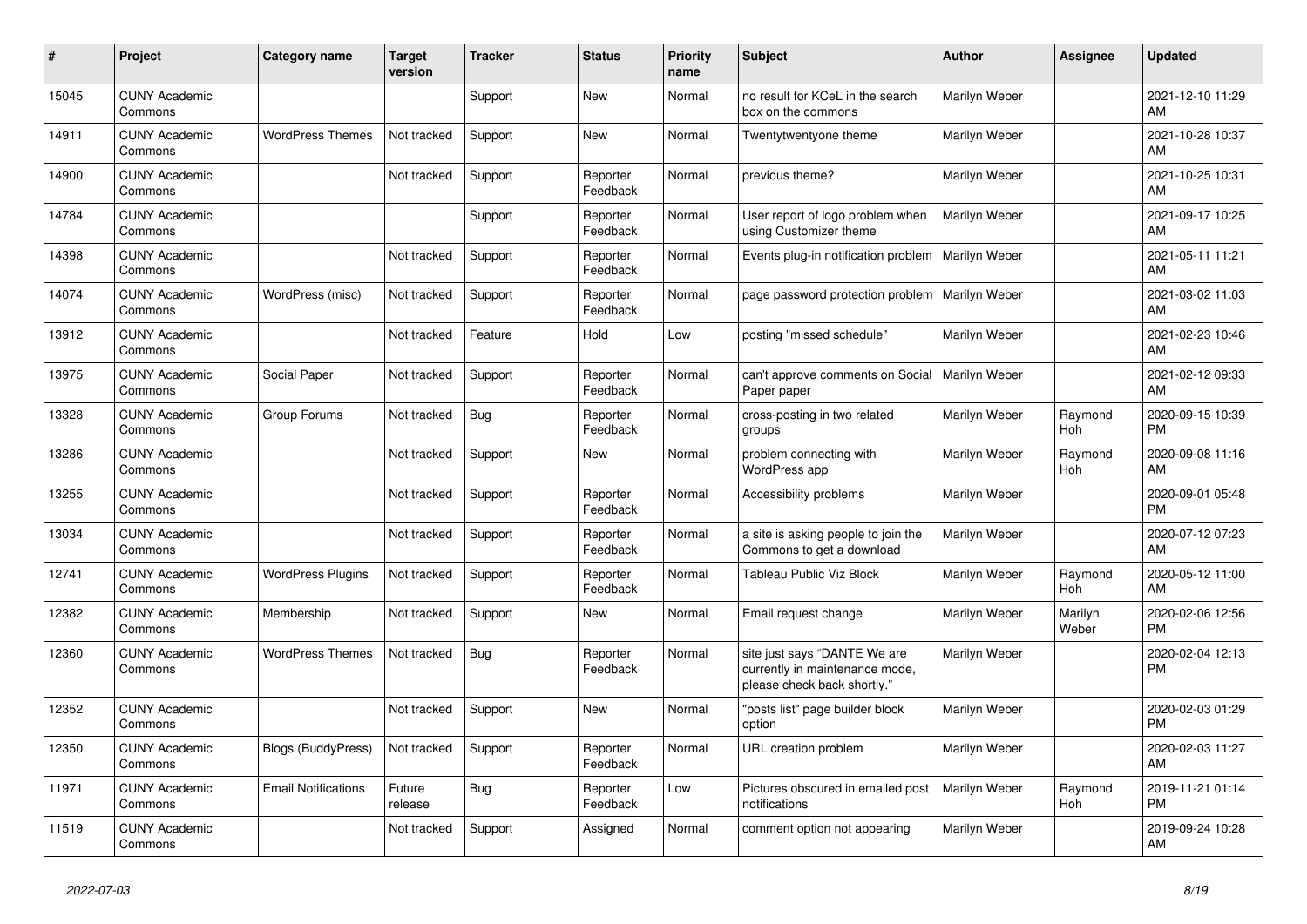| $\pmb{\#}$ | Project                         | <b>Category name</b>       | <b>Target</b><br>version | <b>Tracker</b> | <b>Status</b>        | <b>Priority</b><br>name | <b>Subject</b>                                                                                                                                        | <b>Author</b> | Assignee              | <b>Updated</b>                |
|------------|---------------------------------|----------------------------|--------------------------|----------------|----------------------|-------------------------|-------------------------------------------------------------------------------------------------------------------------------------------------------|---------------|-----------------------|-------------------------------|
| 11848      | <b>CUNY Academic</b><br>Commons |                            | Not tracked              | Support        | Hold                 | Normal                  | a Dean of Faculty wants to share<br>a large file                                                                                                      | Marilyn Weber |                       | 2019-09-24 08:44<br>AM        |
| 10273      | <b>CUNY Academic</b><br>Commons | Registration               | Not tracked              | Support        | Reporter<br>Feedback | Normal                  | users combining CF and campus<br>address                                                                                                              | Marilyn Weber |                       | 2019-09-18 10:58<br>AM        |
| 5050       | <b>CUNY Academic</b><br>Commons | Social Paper               | Future<br>release        | Feature        | New                  | Low                     | Making comments visible in SP<br>editing mode (SP suggestion #1)                                                                                      | Marilyn Weber | Samantha<br>Raddatz   | 2019-09-17 11:10<br><b>PM</b> |
| 11787      | <b>CUNY Academic</b><br>Commons |                            | Not tracked              | Support        | Reporter<br>Feedback | Normal                  | automated comments notifications<br>on ZenDesk                                                                                                        | Marilyn Weber |                       | 2019-08-26 06:18<br><b>PM</b> |
| 11771      | <b>CUNY Academic</b><br>Commons |                            | Not tracked              | Support        | Reporter<br>Feedback | Normal                  | post displays in sections                                                                                                                             | Marilyn Weber |                       | 2019-08-20 10:34<br>AM        |
| 11509      | <b>CUNY Academic</b><br>Commons |                            | Not tracked              | Support        | Reporter<br>Feedback | Normal                  | deleted Page causing a Menu<br>problem?                                                                                                               | Marilyn Weber |                       | 2019-06-04 09:54<br>AM        |
| 11149      | <b>CUNY Academic</b><br>Commons |                            | Not tracked              | Support        | Reporter<br>Feedback | Normal                  | comments getting blocked                                                                                                                              | Marilyn Weber | Raymond<br><b>Hoh</b> | 2019-03-26 11:40<br>AM        |
| 10657      | <b>CUNY Academic</b><br>Commons |                            | Not tracked              | Support        | Reporter<br>Feedback | Normal                  | child theme problems                                                                                                                                  | Marilyn Weber |                       | 2018-11-08 01:19<br><b>PM</b> |
| 5992       | <b>CUNY Academic</b><br>Commons | <b>Email Notifications</b> | Future<br>release        | Feature        | New                  | Normal                  | Changing the From line of<br>autogenerated blog emails                                                                                                | Marilyn Weber |                       | 2018-09-27 05:19<br><b>PM</b> |
| 9835       | <b>CUNY Academic</b><br>Commons | Group Forums               | Future<br>release        | Bug            | Assigned             | Normal                  | add a "like" function?                                                                                                                                | Marilyn Weber | Erik Trainer          | 2018-06-05 01:49<br><b>PM</b> |
| 8607       | <b>CUNY Academic</b><br>Commons |                            | Not tracked              | Support        | <b>New</b>           | Normal                  | Paypal?                                                                                                                                               | Marilyn Weber | Matt Gold             | 2018-05-15 01:37<br><b>PM</b> |
| 9207       | <b>CUNY Academic</b><br>Commons |                            | Future<br>release        | Support        | Reporter<br>Feedback | Normal                  | display dashboards made in<br>Tableau?                                                                                                                | Marilyn Weber | Boone<br>Gorges       | 2018-04-10 10:42<br>AM        |
| 5199       | <b>CUNY Academic</b><br>Commons | Social Paper               | Future<br>release        | Feature        | <b>New</b>           | Normal                  | add tables to the SP editor                                                                                                                           | Marilyn Weber |                       | 2016-10-24 11:27<br>AM        |
| 5053       | <b>CUNY Academic</b><br>Commons | Social Paper               | Future<br>release        | Feature        | <b>New</b>           | Low                     | Scrollable menu to add readers<br>(SP suggestion #4)                                                                                                  | Marilyn Weber | Samantha<br>Raddatz   | 2016-04-21 05:21<br><b>PM</b> |
| 5397       | <b>CUNY Academic</b><br>Commons | Social Paper               | Future<br>release        | Feature        | New                  | Normal                  | frustrating to have to<br>enable/disable in SP                                                                                                        | Marilyn Weber | Samantha<br>Raddatz   | 2016-04-20 03:39<br><b>PM</b> |
| 5282       | <b>CUNY Academic</b><br>Commons | Social Paper               | Future<br>release        | Bug            | New                  | Normal                  | Replying via email directs to paper<br>but not individual comment.                                                                                    | Marilyn Weber | Raymond<br>Hoh        | 2016-03-02 01:48<br><b>PM</b> |
| 5205       | <b>CUNY Academic</b><br>Commons | Social Paper               | Future<br>release        | Feature        | New                  | Normal                  | Social Paper folders                                                                                                                                  | Marilyn Weber |                       | 2016-02-11 10:24<br><b>PM</b> |
| 5058       | <b>CUNY Academic</b><br>Commons | Social Paper               | Future<br>release        | Feature        | <b>New</b>           | Low                     | Can there be a clearer signal that<br>even when comments have<br>already been made you add<br>comments by clicking on the side?<br>(SP suggestion #5) | Marilyn Weber | Samantha<br>Raddatz   | 2016-02-11 10:24<br><b>PM</b> |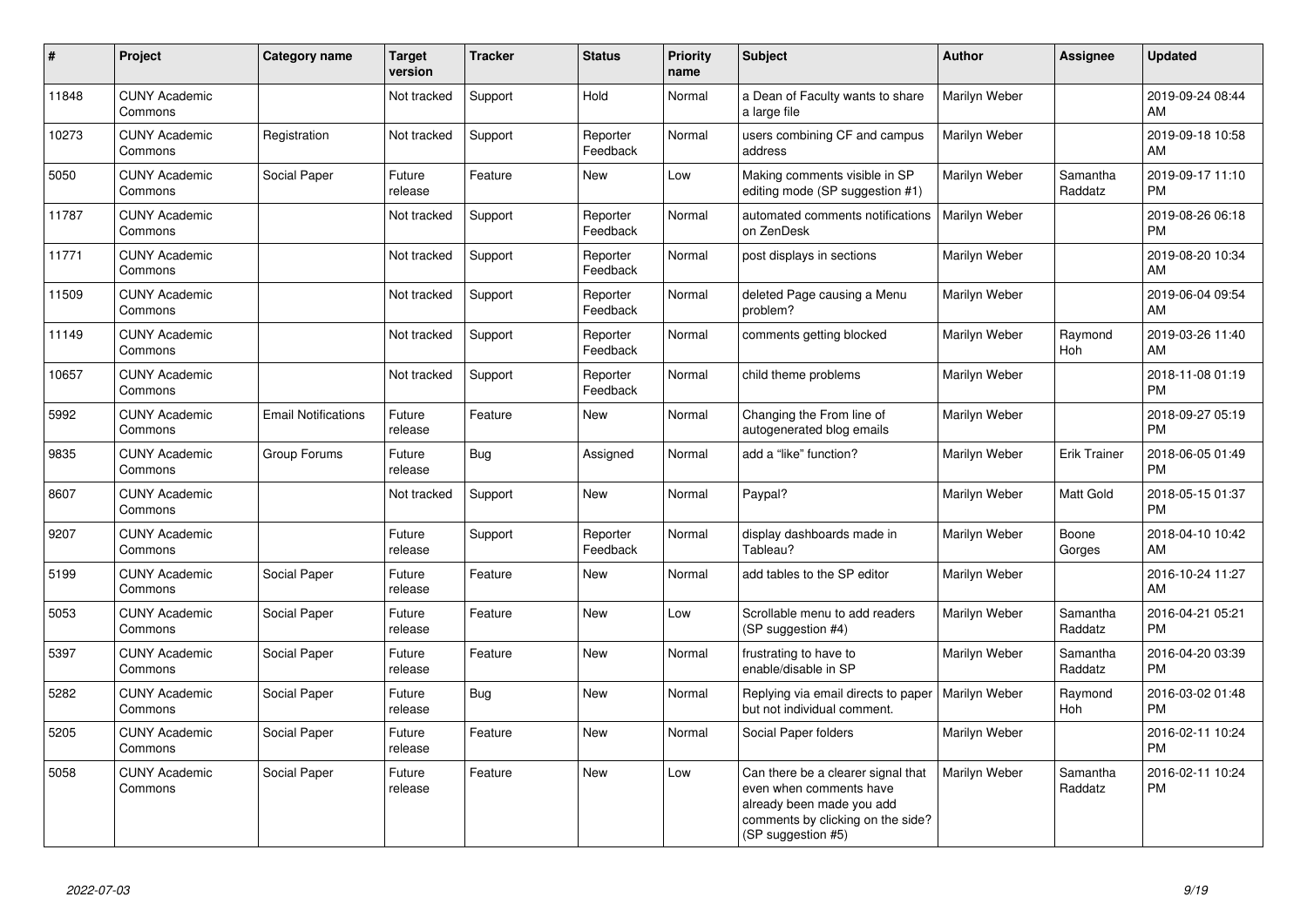| #     | Project                               | Category name              | <b>Target</b><br>version | <b>Tracker</b> | <b>Status</b>        | <b>Priority</b><br>name | <b>Subject</b>                                                        | <b>Author</b>      | Assignee              | <b>Updated</b>                |
|-------|---------------------------------------|----------------------------|--------------------------|----------------|----------------------|-------------------------|-----------------------------------------------------------------------|--------------------|-----------------------|-------------------------------|
| 5052  | <b>CUNY Academic</b><br>Commons       | Social Paper               | Future<br>release        | Feature        | <b>New</b>           | Low                     | Sentence by sentence or line by<br>line comments (SP suggestion #3)   | Marilyn Weber      | Boone<br>Gorges       | 2016-02-11 10:24<br><b>PM</b> |
| 2571  | <b>NYCDH Community</b><br>Site        |                            |                          | Feature        | Assigned             | Normal                  | Add Google custom search box to<br>homepage                           | <b>Mark Newton</b> | Raymond<br><b>Hoh</b> | 2013-05-18 07:49<br><b>PM</b> |
| 2574  | <b>NYCDH Community</b><br>Site        |                            |                          | Feature        | Assigned             | Normal                  | Add Way to Upload Files to<br>Groups                                  | <b>Mark Newton</b> | Raymond<br>Hoh        | 2013-05-18 07:46<br><b>PM</b> |
| 2576  | <b>NYCDH Community</b><br>Site        |                            |                          | <b>Bug</b>     | Hold                 | Low                     | Test Next Button in Javascript<br><b>Tutorial Under Activities</b>    | Mark Newton        | Alex Gil              | 2013-05-18 02:55<br><b>PM</b> |
| 2573  | <b>NYCDH Community</b><br>Site        |                            |                          | Feature        | Reporter<br>Feedback | Normal                  | Add dh nyc twitter list feed to site                                  | <b>Mark Newton</b> | Matt Gold             | 2013-05-16 11:42<br><b>PM</b> |
| 2577  | <b>NYCDH Community</b><br><b>Site</b> |                            |                          | Feature        | Assigned             | Low                     | Investigate Potential to Add Links<br>to the Forum                    | <b>Mark Newton</b> | Alex Gil              | 2013-05-16 09:40<br><b>PM</b> |
| 10678 | <b>CUNY Academic</b><br>Commons       |                            | Not tracked              | Bug            | Reporter<br>Feedback | High                    | Newsletter Plugin Not Sending<br><b>Out Newsletters</b>               | Mark Webb          | Boone<br>Gorges       | 2019-09-16 09:38<br><b>PM</b> |
| 11120 | <b>CUNY Academic</b><br>Commons       | <b>WordPress Plugins</b>   | Not tracked              | Bug            | Reporter<br>Feedback | Normal                  | Events Manager Events Not<br>Showing Up                               | Mark Webb          |                       | 2019-02-27 04:10<br><b>PM</b> |
| 10769 | <b>CUNY Academic</b><br>Commons       | <b>WordPress Themes</b>    | Not tracked              | Bug            | Reporter<br>Feedback | Normal                  | 2011 Theme Sidebar                                                    | Mark Webb          |                       | 2018-12-04 04:09<br><b>PM</b> |
| 10262 | <b>CUNY Academic</b><br>Commons       |                            | Not tracked              | Bug            | Reporter<br>Feedback | Normal                  | Newsletter Plugin: Broken Image<br>at Bottom of All Newsletters       | Mark Webb          | Raymond<br>Hoh        | 2018-08-30 05:17<br><b>PM</b> |
| 16307 | <b>CUNY Academic</b><br>Commons       |                            |                          | Bug            | <b>New</b>           | Normal                  | Add brief messaging to<br>accept/decline group membership<br>requests | <b>Matt Gold</b>   | Boone<br>Gorges       | 2022-06-27 06:13<br><b>PM</b> |
| 15604 | <b>CUNY Academic</b><br>Commons       | <b>Email Notifications</b> | Future<br>release        | Feature        | Assigned             | Normal                  | <b>Restructure Commons Group</b><br>Digest Email Messages             | <b>Matt Gold</b>   | Boone<br>Gorges       | 2022-05-26 10:45<br>AM        |
| 8900  | <b>CUNY Academic</b><br>Commons       | Accessibility              | Future<br>release        | Feature        | Assigned             | Normal                  | Look into tools to enforce<br>accessibility in WP environment         | <b>Matt Gold</b>   | Boone<br>Gorges       | 2022-04-26 11:59<br>AM        |
| 8901  | <b>CUNY Academic</b><br>Commons       | <b>Accessibility</b>       | Future<br>release        | Feature        | Assigned             | Normal                  | Theme analysis for accessibility                                      | <b>Matt Gold</b>   | Boone<br>Gorges       | 2022-04-26 11:59<br>AM        |
| 13949 | <b>CUNY Academic</b><br>Commons       |                            | Not tracked              | Bug            | New                  | Normal                  | Continued debugging of runaway<br>MySQL connections                   | <b>Matt Gold</b>   | Boone<br>Gorges       | 2021-09-14 10:42<br>AM        |
| 7115  | <b>CUNY Academic</b><br>Commons       | Groups (misc)              | Future<br>release        | Feature        | Reporter<br>Feedback | Normal                  | make licensing info clear during<br>group creation                    | Matt Gold          | Raymond<br>Hoh        | 2020-12-08 11:32<br>AM        |
| 5581  | <b>CUNY Academic</b><br>Commons       | Analytics                  | Future<br>release        | Feature        | Assigned             | Normal                  | <b>Explore alternatives to Google</b><br>Analytics                    | <b>Matt Gold</b>   | Valerie<br>Townsend   | 2020-04-17 03:12<br><b>PM</b> |
| 8836  | <b>CUNY Academic</b><br>Commons       | <b>Blogs (BuddyPress)</b>  | Future<br>release        | Feature        | Assigned             | Normal                  | Redesign site launch process                                          | <b>Matt Gold</b>   | Boone<br>Gorges       | 2019-10-03 02:49<br><b>PM</b> |
| 8666  | <b>CUNY Academic</b><br>Commons       | Teaching                   | Not tracked              | Documentation  | Assigned             | Normal                  | Create Teaching on the Commons   Matt Gold<br>Resource Page           |                    | Laurie Hurson         | 2019-09-23 03:16<br><b>PM</b> |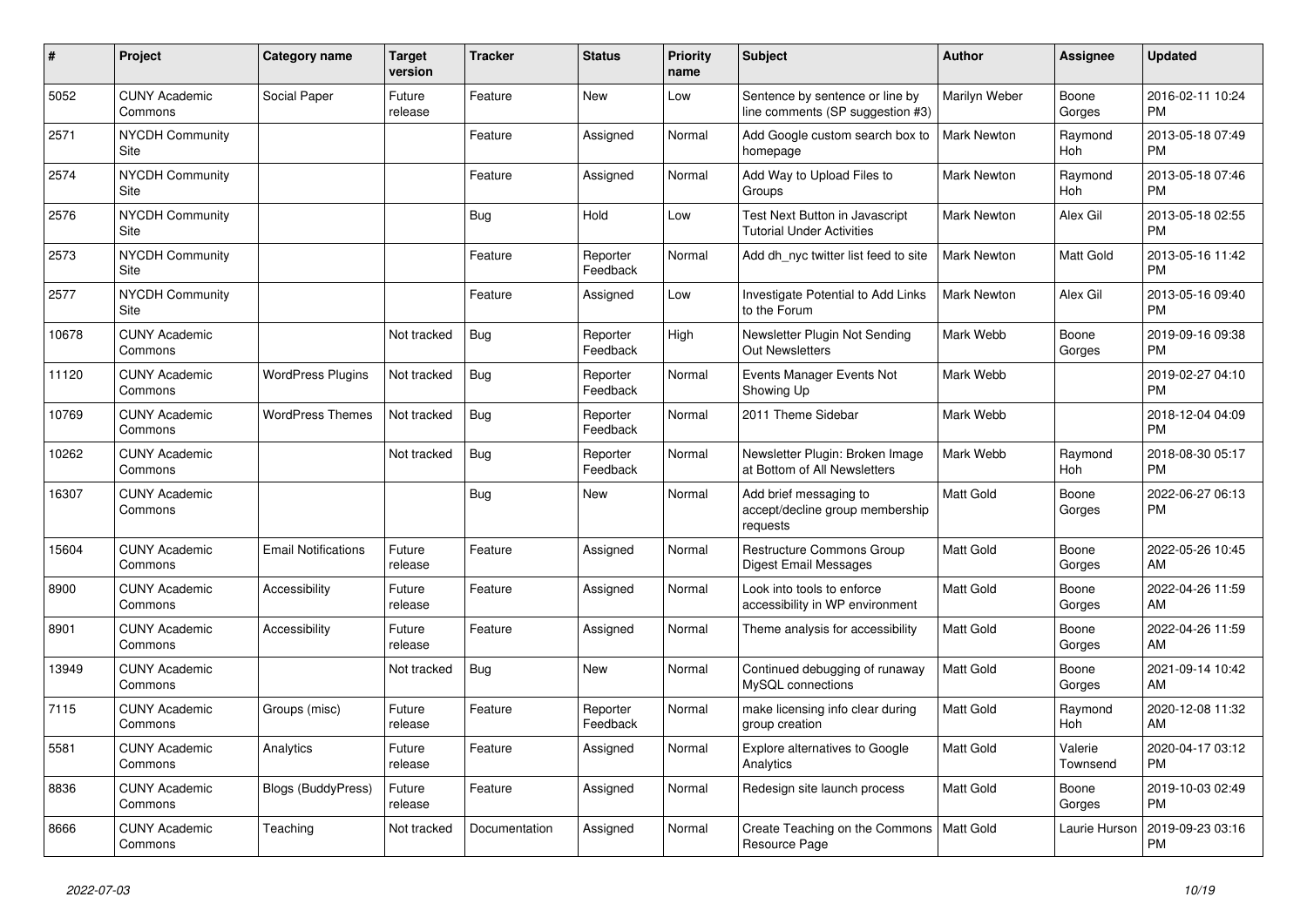| #     | Project                         | <b>Category name</b>       | <b>Target</b><br>version | <b>Tracker</b> | <b>Status</b>        | Priority<br>name | <b>Subject</b>                                                                        | <b>Author</b>    | <b>Assignee</b>  | <b>Updated</b>                |
|-------|---------------------------------|----------------------------|--------------------------|----------------|----------------------|------------------|---------------------------------------------------------------------------------------|------------------|------------------|-------------------------------|
| 1544  | <b>CUNY Academic</b><br>Commons | Groups (misc)              | Future<br>release        | Feature        | Reporter<br>Feedback | Normal           | Group Filtering and Sorting                                                           | <b>Matt Gold</b> | Chris Stein      | 2019-03-01 02:25<br><b>PM</b> |
| 5016  | <b>CUNY Academic</b><br>Commons | Events                     | Future<br>release        | Feature        | Assigned             | Low              | Allow comments to be posted on<br>events                                              | <b>Matt Gold</b> | Raymond<br>Hoh   | 2019-03-01 02:23<br><b>PM</b> |
| 10659 | <b>CUNY Academic</b><br>Commons | Group Forums               | Future<br>release        | Feature        | Assigned             | Normal           | Post to multiple groups via email                                                     | <b>Matt Gold</b> | Raymond<br>Hoh   | 2018-11-15 12:54<br>AM        |
| 9028  | <b>CUNY Academic</b><br>Commons | Onboarding                 | Future<br>release        | Feature        | Assigned             | Normal           | suggest groups to new members<br>during the registration process                      | <b>Matt Gold</b> | Chris Stein      | 2018-10-24 12:34<br><b>PM</b> |
| 9947  | <b>CUNY Academic</b><br>Commons | <b>WordPress Plugins</b>   | Future<br>release        | Feature        | Reporter<br>Feedback | Normal           | Install H5P quiz plugin                                                               | Matt Gold        | Boone<br>Gorges  | 2018-09-11 11:01<br>AM        |
| 9979  | <b>CUNY Academic</b><br>Commons | <b>Email Notifications</b> | Not tracked              | Bug            | Reporter<br>Feedback | Normal           | Reports of slow email activation<br>emails                                            | <b>Matt Gold</b> | Boone<br>Gorges  | 2018-08-29 09:40<br><b>PM</b> |
| 10040 | <b>CUNY Academic</b><br>Commons | WordPress (misc)           | Not tracked              | Bug            | Reporter<br>Feedback | Normal           | User doesn't see full list of themes                                                  | <b>Matt Gold</b> | Boone<br>Gorges  | 2018-07-25 10:12<br>AM        |
| 9941  | <b>CUNY Academic</b><br>Commons | Wiki                       | Not tracked              | Support        | Assigned             | Normal           | Wiki functionality                                                                    | <b>Matt Gold</b> | Boone<br>Gorges  | 2018-06-26 10:57<br>AM        |
| 3768  | <b>CUNY Academic</b><br>Commons | <b>Public Portfolio</b>    | Future<br>release        | Feature        | Assigned             | Normal           | Institutions/Past positions on<br>public portfolios                                   | Matt Gold        | Boone<br>Gorges  | 2018-04-23 10:44<br>AM        |
| 8991  | <b>CUNY Academic</b><br>Commons | Reply By Email             | Not tracked              | <b>Bug</b>     | Hold                 | Normal           | RBE duplicate email message<br>issue                                                  | <b>Matt Gold</b> | Raymond<br>Hoh   | 2018-02-18 08:53<br><b>PM</b> |
| 9015  | <b>CUNY Academic</b><br>Commons | Groups (misc)              | Not tracked              | Outreach       | Assigned             | Normal           | Email group admins the email<br>addresses of their groups                             | Matt Gold        | Matt Gold        | 2018-01-02 09:54<br>AM        |
| 8992  | <b>NYCDH Community</b><br>Site  |                            |                          | <b>Bug</b>     | Assigned             | Normal           | Multiple RBE error reports                                                            | Matt Gold        | Raymond<br>Hoh   | 2017-12-11 05:43<br><b>PM</b> |
| 8976  | <b>CUNY Academic</b><br>Commons | Reply By Email             | Not tracked              | Feature        | Assigned             | Normal           | Package RBE new topics posting?                                                       | <b>Matt Gold</b> | Raymond<br>Hoh   | 2017-12-04 02:34<br><b>PM</b> |
| 8898  | <b>CUNY Academic</b><br>Commons | Social Paper               | Not tracked              | Feature        | Assigned             | Normal           | Usage data on docs and social<br>paper                                                | <b>Matt Gold</b> | Matt Gold        | 2017-11-16 11:32<br>AM        |
| 8837  | <b>CUNY Academic</b><br>Commons |                            | Not tracked              | Feature        | Assigned             | Normal           | Create a form to request info from<br>people requesting premium<br>themes and plugins | <b>Matt Gold</b> | Marilyn<br>Weber | 2017-11-14 03:35<br><b>PM</b> |
| 8902  | <b>CUNY Academic</b><br>Commons | Design                     | Not tracked              | Feature        | Assigned             | Normal           | Report back on research on<br><b>BuddyPress themes</b>                                | <b>Matt Gold</b> | Michael Smith    | 2017-11-10 12:31<br><b>PM</b> |
| 8756  | <b>CUNY Academic</b><br>Commons | <b>Group Blogs</b>         | Future<br>release        | Feature        | Hold                 | Normal           | Connect multiple blogs to one<br>group?                                               | Matt Gold        | Boone<br>Gorges  | 2017-09-30 10:42<br>AM        |
| 5316  | <b>CUNY Academic</b><br>Commons | <b>User Experience</b>     | Future<br>release        | Feature        | Assigned             | Normal           | Prompt user email address<br>updates                                                  | Matt Gold        | Stephen Real     | 2016-12-21 03:30<br><b>PM</b> |
| 4980  | <b>CUNY Academic</b><br>Commons | Home Page                  | Future<br>release        | Feature        | Assigned             | Normal           | CAC Featured Content -- Adding<br>Randomization                                       | <b>Matt Gold</b> | Boone<br>Gorges  | 2016-12-12 03:01<br><b>PM</b> |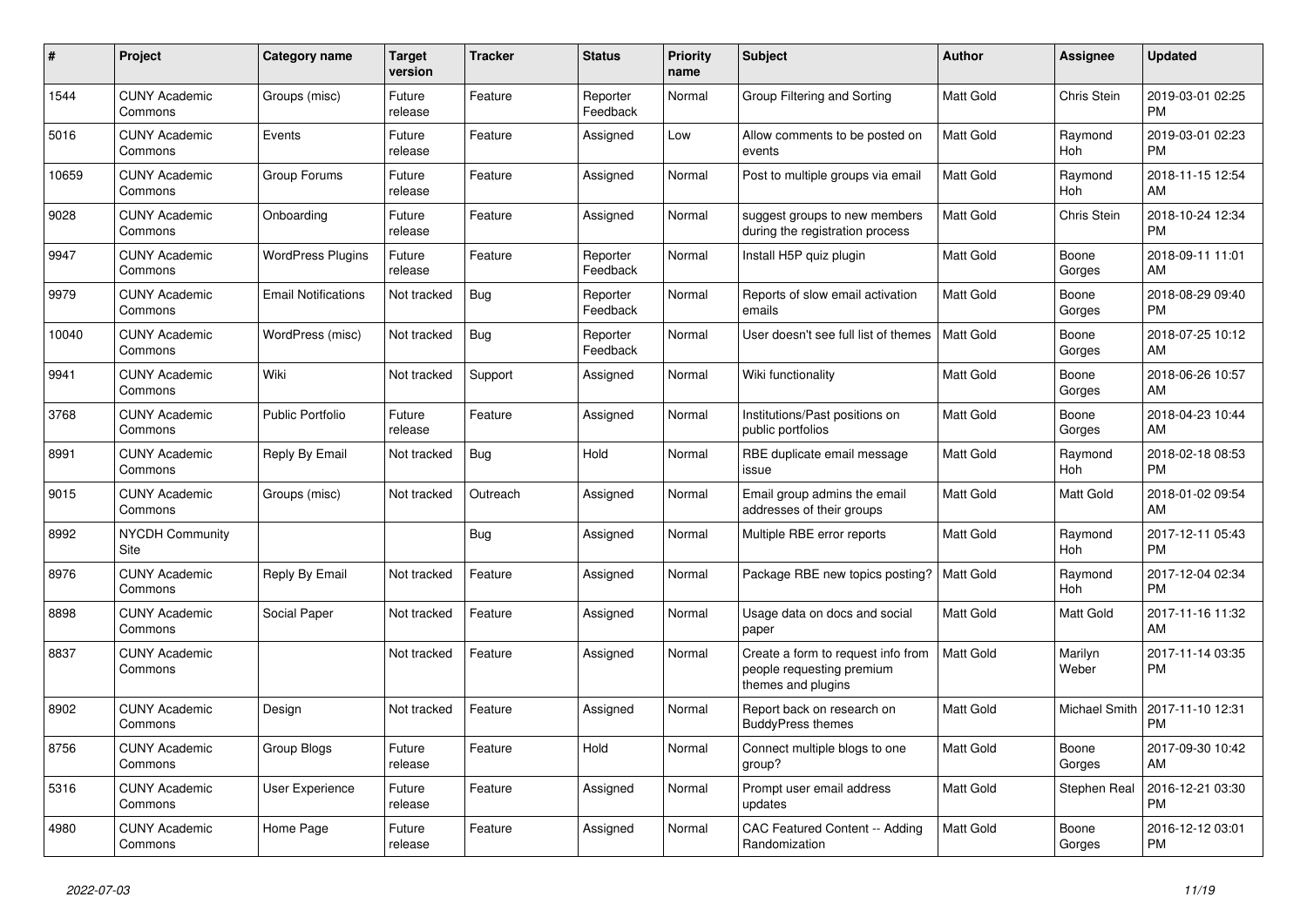| $\#$ | Project                         | Category name             | <b>Target</b><br>version | <b>Tracker</b> | <b>Status</b>        | <b>Priority</b><br>name | <b>Subject</b>                                                                     | Author           | Assignee            | <b>Updated</b>                |
|------|---------------------------------|---------------------------|--------------------------|----------------|----------------------|-------------------------|------------------------------------------------------------------------------------|------------------|---------------------|-------------------------------|
| 6995 | <b>CUNY Academic</b><br>Commons | Home Page                 | Not tracked              | Bug            | Assigned             | Normal                  | member filter on homepage not<br>working                                           | Matt Gold        | Raymond<br>Hoh      | 2016-12-11 09:46<br><b>PM</b> |
| 6671 | <b>CUNY Academic</b><br>Commons | Reply By Email            | Not tracked              | Bug            | Assigned             | Normal                  | "Post too often" RBE error<br>message                                              | <b>Matt Gold</b> | Raymond<br>Hoh      | 2016-11-11 09:55<br>AM        |
| 6426 | <b>CUNY Academic</b><br>Commons | Spam/Spam<br>Prevention   | Future<br>release        | Feature        | Assigned             | Normal                  | Force captcha on all comments?                                                     | <b>Matt Gold</b> | Tahir Butt          | 2016-10-24 02:06<br><b>PM</b> |
| 3090 | <b>CUNY Academic</b><br>Commons | Twitter page              | Future<br>release        | Feature        | Assigned             | Normal                  | Prevent Retweets from showing<br>up on Commons twitter page                        | <b>Matt Gold</b> | Tahir Butt          | 2016-10-24 11:31<br>AM        |
| 6298 | <b>CUNY Academic</b><br>Commons | User Experience           | Not tracked              | Design/UX      | Assigned             | Normal                  | Examine data from survey                                                           | <b>Matt Gold</b> | Margaret<br>Galvan  | 2016-10-14 12:16<br><b>PM</b> |
| 4903 | <b>CUNY Academic</b><br>Commons | Events                    | Future<br>release        | Design/UX      | Assigned             | Normal                  | Improving visual appearance of<br>event calendars                                  | Matt Gold        | Boone<br>Gorges     | 2016-10-13 11:51<br>AM        |
| 5696 | <b>CUNY Academic</b><br>Commons | Events                    | Future<br>release        | Feature        | Assigned             | Normal                  | Events Calendar - display options<br>/ calendar aggregation                        | <b>Matt Gold</b> | Boone<br>Gorges     | 2016-10-13 11:44<br>AM        |
| 6115 | <b>CUNY Academic</b><br>Commons | Publicity                 | Not tracked              | Feature        | Assigned             | Normal                  | create digital signage for GC                                                      | <b>Matt Gold</b> | scott voth          | 2016-10-11 10:09<br><b>PM</b> |
| 6014 | <b>CUNY Academic</b><br>Commons | Publicity                 | Future<br>release        | Publicity      | Reporter<br>Feedback | Normal                  | Google search listing                                                              | Matt Gold        | Boone<br>Gorges     | 2016-09-21 03:48<br><b>PM</b> |
| 5955 | <b>CUNY Academic</b><br>Commons | Outreach                  | Future<br>release        | Feature        | Assigned             | Normal                  | Create auto-newsletter for<br>commons members                                      | Matt Gold        | Luke Waltzer        | 2016-08-30 10:34<br>AM        |
| 5691 | <b>CUNY Academic</b><br>Commons | <b>Blogs (BuddyPress)</b> | Future<br>release        | Bug            | Assigned             | High                    | Differing numbers on Sites display                                                 | Matt Gold        | Raymond<br>Hoh      | 2016-06-13 01:37<br><b>PM</b> |
| 3657 | <b>CUNY Academic</b><br>Commons | WordPress (misc)          | Not tracked              | Feature        | <b>New</b>           | Normal                  | Create alert for GC email<br>addresses                                             | <b>Matt Gold</b> | <b>Matt Gold</b>    | 2016-04-14 11:29<br><b>PM</b> |
| 3369 | <b>CUNY Academic</b><br>Commons | Reply By Email            | Not tracked              | Outreach       | Hold                 | Normal                  | Release reply by email to WP<br>plugin directory                                   | <b>Matt Gold</b> | Raymond<br>Hoh      | 2016-03-01 12:46<br><b>PM</b> |
| 4986 | <b>CUNY Academic</b><br>Commons | <b>ZenDesk</b>            | Not tracked              | Support        | Assigned             | Normal                  | Prepare documentation for<br>Zendesk re web widget                                 | <b>Matt Gold</b> | Samantha<br>Raddatz | 2016-02-25 03:09<br><b>PM</b> |
| 636  | <b>CUNY Academic</b><br>Commons | WordPress (misc)          | Not tracked              | Support        | Assigned             | Normal                  | Create Lynda.com-like Table of<br>Contents for Prospective Tutorial<br>Screencasts | Matt Gold        | scott voth          | 2016-02-23 03:12<br>PM        |
| 4070 | <b>CUNY Academic</b><br>Commons | Analytics                 | Not tracked              | Support        | Assigned             | Normal                  | Request for JITP site analytics                                                    | Matt Gold        | Seth Persons        | 2016-02-23 03:09<br><b>PM</b> |
| 1105 | <b>CUNY Academic</b><br>Commons | WordPress (misc)          | Future<br>release        | Feature        | Assigned             | Normal                  | Rephrase Blog Privacy Options                                                      | <b>Matt Gold</b> | Samantha<br>Raddatz | 2015-11-09 06:19<br><b>PM</b> |
| 554  | <b>CUNY Academic</b><br>Commons | BuddyPress (misc)         | Future<br>release        | Feature        | Assigned             | Normal                  | Add Trackback notifications to<br>site-wide activity feed                          | <b>Matt Gold</b> | Boone<br>Gorges     | 2015-11-09 06:19<br><b>PM</b> |
| 365  | <b>CUNY Academic</b><br>Commons | WordPress (misc)          | Future<br>release        | Feature        | Assigned             | Normal                  | <b>Create Mouseover Tooltips</b><br>throughout Site                                | Matt Gold        | Chris Stein         | 2015-11-09 06:18<br><b>PM</b> |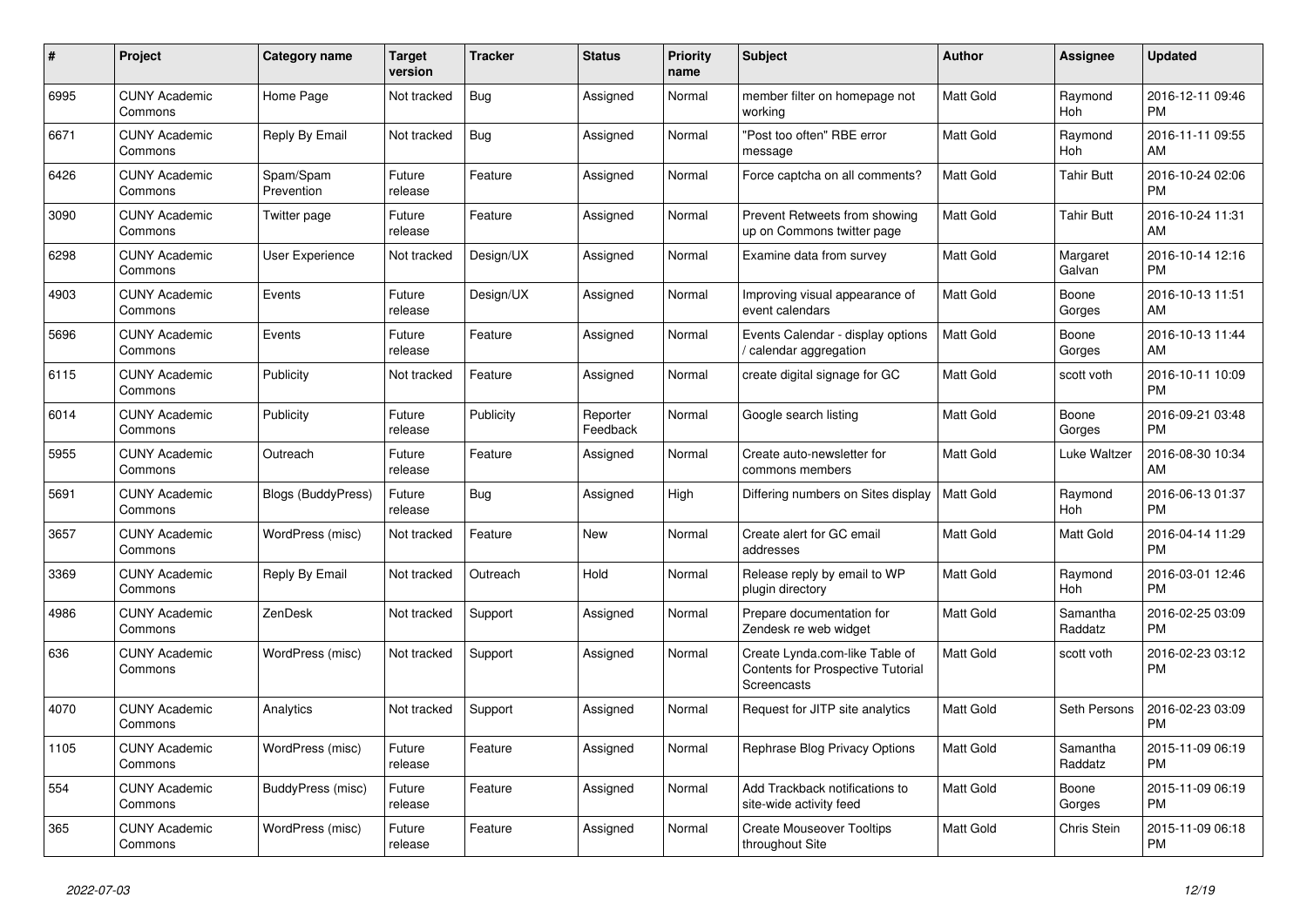| #    | Project                         | <b>Category name</b>       | <b>Target</b><br>version | <b>Tracker</b> | <b>Status</b>        | <b>Priority</b><br>name | <b>Subject</b>                                                                | <b>Author</b>    | <b>Assignee</b>     | <b>Updated</b>                |
|------|---------------------------------|----------------------------|--------------------------|----------------|----------------------|-------------------------|-------------------------------------------------------------------------------|------------------|---------------------|-------------------------------|
| 497  | <b>CUNY Academic</b><br>Commons | <b>WordPress Plugins</b>   | Future<br>release        | Feature        | Assigned             | Normal                  | Drag and Drop Ordering on<br><b>Gallery Post Plugin</b>                       | <b>Matt Gold</b> | Ron Rennick         | 2015-11-09 06:18<br><b>PM</b> |
| 287  | <b>CUNY Academic</b><br>Commons | WordPress (misc)           | Future<br>release        | Feature        | Assigned             | Normal                  | Create troubleshooting tool for<br>account sign-up                            | Matt Gold        | Boone<br>Gorges     | 2015-11-09 06:17<br><b>PM</b> |
| 2523 | <b>CUNY Academic</b><br>Commons | <b>BuddyPress Docs</b>     | Future<br>release        | Feature        | Assigned             | Normal                  | Allow Users to Upload Images to<br><b>BP</b> Docs                             | Matt Gold        | Boone<br>Gorges     | 2015-11-09 06:14<br><b>PM</b> |
| 2013 | <b>CUNY Academic</b><br>Commons | <b>Public Portfolio</b>    | Future<br>release        | Feature        | Assigned             | Low                     | Have Profile Privacy Options show<br>up only for filled-in fields             | Matt Gold        | Boone<br>Gorges     | 2015-11-09 06:09<br>PM        |
| 333  | <b>CUNY Academic</b><br>Commons | <b>Email Notifications</b> | Future<br>release        | Feature        | Assigned             | Low                     | Delay Forum Notification Email<br>Delivery Until After Editing Period<br>Ends | <b>Matt Gold</b> | Raymond<br>Hoh      | 2015-11-09 06:01<br><b>PM</b> |
| 1456 | <b>CUNY Academic</b><br>Commons | Group Invitations          | Future<br>release        | Feature        | Reporter<br>Feedback | Low                     | Invite to Group Button from Profile<br>Field                                  | <b>Matt Gold</b> | Samantha<br>Raddatz | 2015-11-09 05:59<br><b>PM</b> |
| 1192 | <b>CUNY Academic</b><br>Commons | <b>Group Files</b>         | Future<br>release        | Feature        | Assigned             | Low                     | When posting group files, allow<br>users to add a category without<br>saving  | <b>Matt Gold</b> | Raymond<br>Hoh      | 2015-11-09 05:53<br>PM.       |
| 653  | <b>CUNY Academic</b><br>Commons | <b>Group Blogs</b>         | Future<br>release        | Feature        | Assigned             | Normal                  | Redesign Integration of Groups<br>and Blogs                                   | Matt Gold        | Samantha<br>Raddatz | 2015-11-09 05:40<br><b>PM</b> |
| 310  | <b>CUNY Academic</b><br>Commons | BuddyPress (misc)          | Future<br>release        | Feature        | Assigned             | Low                     | Friend Request Email                                                          | Matt Gold        | Samantha<br>Raddatz | 2015-11-09 05:08<br><b>PM</b> |
| 3517 | <b>CUNY Academic</b><br>Commons | My Commons                 | Future<br>release        | Feature        | Assigned             | Normal                  | Mute/Unmute My Commons<br>updates                                             | <b>Matt Gold</b> | Raymond<br>Hoh      | 2015-11-09 01:19<br>PM.       |
| 4661 | <b>CUNY Academic</b><br>Commons | User Experience            | Future<br>release        | Bug            | Assigned             | Normal                  | <b>Simplify Events text</b>                                                   | <b>Matt Gold</b> | Samantha<br>Raddatz | 2015-10-02 09:06<br><b>PM</b> |
| 4404 | <b>CUNY Academic</b><br>Commons | Public Portfolio           | Future<br>release        | Design/UX      | Assigned             | Normal                  | Change color of permissions info<br>on portfolio editing interface            | Matt Gold        | Samantha<br>Raddatz | 2015-08-11 05:28<br><b>PM</b> |
| 4235 | <b>CUNY Academic</b><br>Commons |                            | Not tracked              | Design/UX      | Assigned             | Normal                  | Explore user experience around<br>comments on forum topics vs docs            | <b>Matt Gold</b> | Samantha<br>Raddatz | 2015-07-21 10:23<br>AM        |
| 4238 | <b>CUNY Academic</b><br>Commons | Events                     | Future<br>release        | Feature        | Assigned             | Normal                  | Copy Events to Other Groups?                                                  | Matt Gold        | Boone<br>Gorges     | 2015-07-02 10:08<br>AM        |
| 4053 | <b>CUNY Academic</b><br>Commons | Events                     | Future<br>release        | Feature        | Assigned             | Normal                  | Create new tab for past events                                                | Matt Gold        | Boone<br>Gorges     | 2015-05-12 02:10<br>PM.       |
| 4027 | <b>CUNY Academic</b><br>Commons | Commons In A Box           | Not tracked              | Design/UX      | Assigned             | Normal                  | Usability review of CBOX update<br>procedures                                 | <b>Matt Gold</b> | Samantha<br>Raddatz | 2015-05-11 06:36<br>PM        |
| 3536 | <b>CUNY Academic</b><br>Commons | My Commons                 | Future<br>release        | Feature        | Assigned             | Normal                  | Infinite Scroll on My Commons<br>page                                         | Matt Gold        | Raymond<br>Hoh      | 2015-04-13 04:42<br>PM.       |
| 3662 | <b>CUNY Academic</b><br>Commons | SEO                        | Future<br>release        | Feature        | Assigned             | Normal                  | Duplicate Content/SEO/Google<br>issues                                        | Matt Gold        | Raymond<br>Hoh      | 2015-04-13 04:37<br><b>PM</b> |
| 370  | <b>CUNY Academic</b><br>Commons | Registration               | Future<br>release        | Feature        | Assigned             | High                    | <b>Guest Accounts</b>                                                         | Matt Gold        | Matt Gold           | 2015-04-09 09:33<br><b>PM</b> |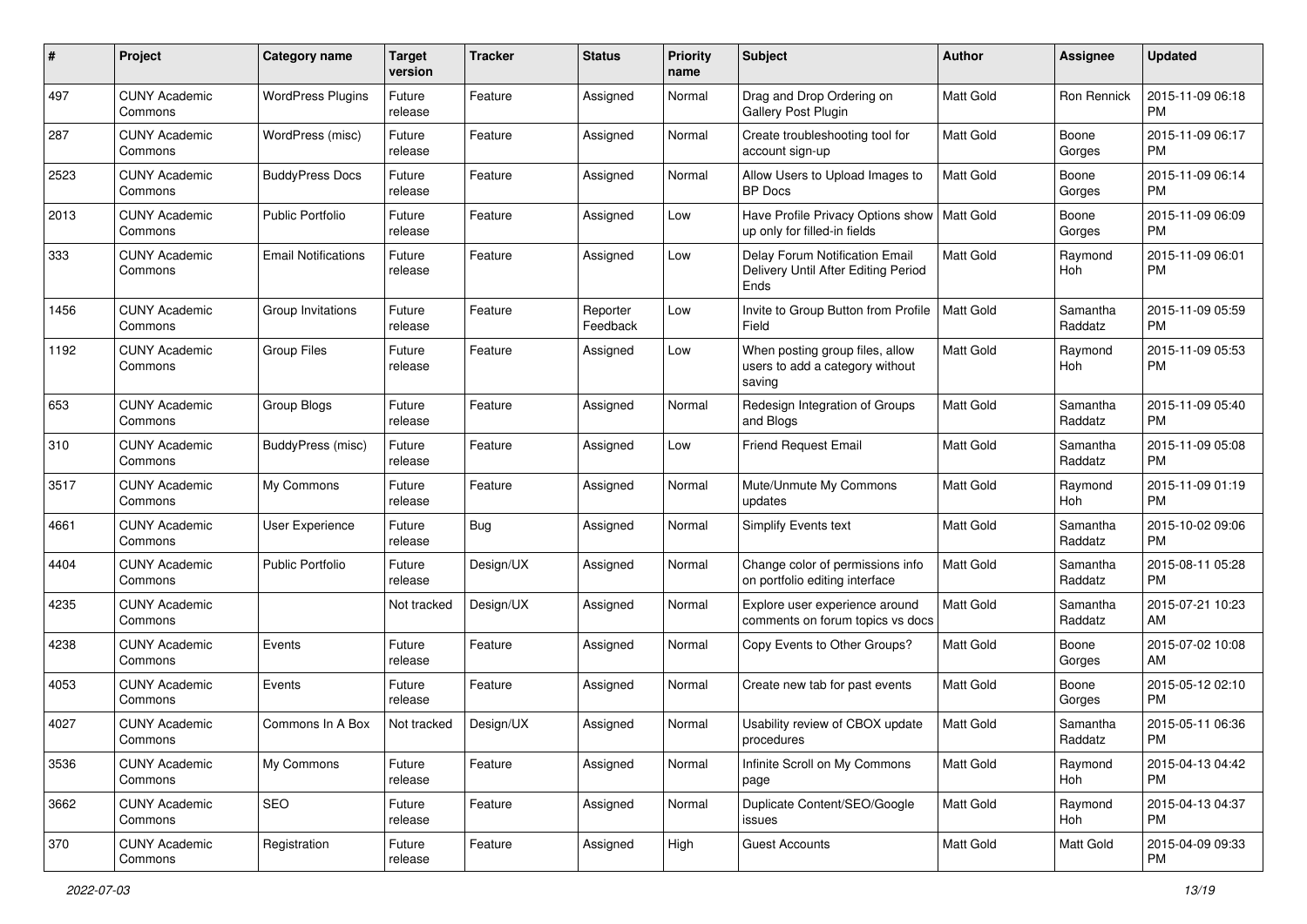| #    | Project                         | <b>Category name</b>     | <b>Target</b><br>version | Tracker       | <b>Status</b>       | <b>Priority</b><br>name | <b>Subject</b>                                                        | Author           | <b>Assignee</b>   | <b>Updated</b>                |
|------|---------------------------------|--------------------------|--------------------------|---------------|---------------------|-------------------------|-----------------------------------------------------------------------|------------------|-------------------|-------------------------------|
| 3577 | <b>CUNY Academic</b><br>Commons | My Commons               | Future<br>release        | Design/UX     | Assigned            | Normal                  | Replies to items in My Commons                                        | <b>Matt Gold</b> | Raymond<br>Hoh    | 2015-04-09 05:19<br>PM        |
| 3770 | <b>CUNY Academic</b><br>Commons | <b>Public Portfolio</b>  | Future<br>release        | Feature       | Assigned            | Normal                  | Improve Layout/Formatting of<br>Positions Area on Public Portfolios   | <b>Matt Gold</b> | Chris Stein       | 2015-04-01 09:17<br><b>PM</b> |
| 3308 | <b>CUNY Academic</b><br>Commons | Group Invitations        | Future<br>release        | Feature       | Assigned            | Normal                  | Allow members to rescind group<br>invitations                         | Matt Gold        | Boone<br>Gorges   | 2015-04-01 08:53<br><b>PM</b> |
| 3759 | <b>CUNY Academic</b><br>Commons | WordPress (misc)         | Future<br>release        | Feature       | Assigned            | Normal                  | Review Interface for Adding Users<br>to Blogs                         | Matt Gold        | Boone<br>Gorges   | 2015-03-24 05:52<br><b>PM</b> |
| 3042 | <b>CUNY Academic</b><br>Commons | Public Portfolio         | Future<br>release        | Feature       | Assigned            | Normal                  | Browsing member interests                                             | Matt Gold        | Boone<br>Gorges   | 2015-03-21 09:04<br><b>PM</b> |
| 364  | <b>CUNY Academic</b><br>Commons | <b>WordPress Plugins</b> | Future<br>release        | Feature       | New                 | Normal                  | <b>Bulletin Board</b>                                                 | <b>Matt Gold</b> |                   | 2015-01-05 08:50<br>PM        |
| 1562 | <b>CUNY Academic</b><br>Commons | <b>WordPress Plugins</b> | Future<br>release        | Feature       | Assigned            | Low                     | Play with NYT Collaborative<br><b>Authoring Tool</b>                  | <b>Matt Gold</b> | Boone<br>Gorges   | 2015-01-05 08:47<br><b>PM</b> |
| 658  | <b>CUNY Academic</b><br>Commons | <b>WordPress Plugins</b> | Future<br>release        | Feature       | Assigned            | Normal                  | Rebulid Sitewide Tag Suggestion                                       | <b>Matt Gold</b> | Boone<br>Gorges   | 2015-01-05 08:47<br><b>PM</b> |
| 412  | <b>CUNY Academic</b><br>Commons | <b>WordPress Themes</b>  | Future<br>release        | Feature       | Assigned            | Normal                  | <b>Featured Themes</b>                                                | <b>Matt Gold</b> | Dominic<br>Giglio | 2015-01-05 08:44<br><b>PM</b> |
| 3524 | <b>CUNY Academic</b><br>Commons | Documentation            | Not tracked              | Documentation | Assigned            | Normal                  | Post describing all you can do<br>when starting up a new blog/group   | Matt Gold        | scott voth        | 2014-10-04 12:56<br><b>PM</b> |
| 2223 | <b>CUNY Academic</b><br>Commons | <b>WordPress Plugins</b> | Future<br>release        | Feature       | Assigned            | Low                     | Add Participad to the CUNY<br>Academic Commons                        | <b>Matt Gold</b> | Boone<br>Gorges   | 2014-09-17 10:03<br><b>PM</b> |
| 3419 | <b>CUNY Academic</b><br>Commons | Group Invitations        | 1.6.14                   | Bug           | Testing<br>Required | Normal                  | Neatening the display of<br>messages on group requests                | <b>Matt Gold</b> | Boone<br>Gorges   | 2014-09-01 09:29<br><b>PM</b> |
| 3354 | <b>CUNY Academic</b><br>Commons | Group Files              | Future<br>release        | Feature       | Assigned            | Low                     | Allow Group Download of Multiple<br><b>Selected Files</b>             | <b>Matt Gold</b> | Chris Stein       | 2014-08-01 08:50<br>AM        |
| 3220 | <b>CUNY Academic</b><br>Commons | <b>Public Portfolio</b>  | Future<br>release        | Feature       | Assigned            | Normal                  | Add indent/outdent option to<br>Formatting Buttons on Profile<br>Page | <b>Matt Gold</b> | Boone<br>Gorges   | 2014-05-21 10:39<br>PM        |
| 3080 | <b>CUNY Academic</b><br>Commons | <b>Group Files</b>       | Future<br>release        | Feature       | Assigned            | Low                     | Create a system to keep track of<br>file changes                      | <b>Matt Gold</b> | Boone<br>Gorges   | 2014-02-26 10:04<br><b>PM</b> |
| 2618 | <b>NYCDH Community</b><br>Site  |                          |                          | Bug           | Assigned            | Low                     | Mark blogs as spam when created<br>by users marked as spam            | Matt Gold        | Boone<br>Gorges   | 2013-06-09 11:38<br>PM        |
| 940  | <b>CUNY Academic</b><br>Commons | Redmine                  | Future<br>release        | Feature       | Assigned            | Low                     | Communication with users after<br>releases                            | Matt Gold        | Dominic<br>Giglio | 2012-09-09 04:36<br><b>PM</b> |
| 599  | <b>CUNY Academic</b><br>Commons | BuddyPress (misc)        | Future<br>release        | Feature       | Assigned            | Normal                  | Consider adding rating plugins for<br>BuddyPress/BBPress              | Matt Gold        | Boone<br>Gorges   | 2011-08-22 06:50<br><b>PM</b> |
| 635  | <b>CUNY Academic</b><br>Commons | BuddyPress (misc)        | Future<br>release        | Feature       | Assigned            | Normal                  | Big Blue Button -<br>Videoconferencing in Groups and<br><b>Blogs</b>  | Matt Gold        | Boone<br>Gorges   | 2011-03-14 03:24<br>PM        |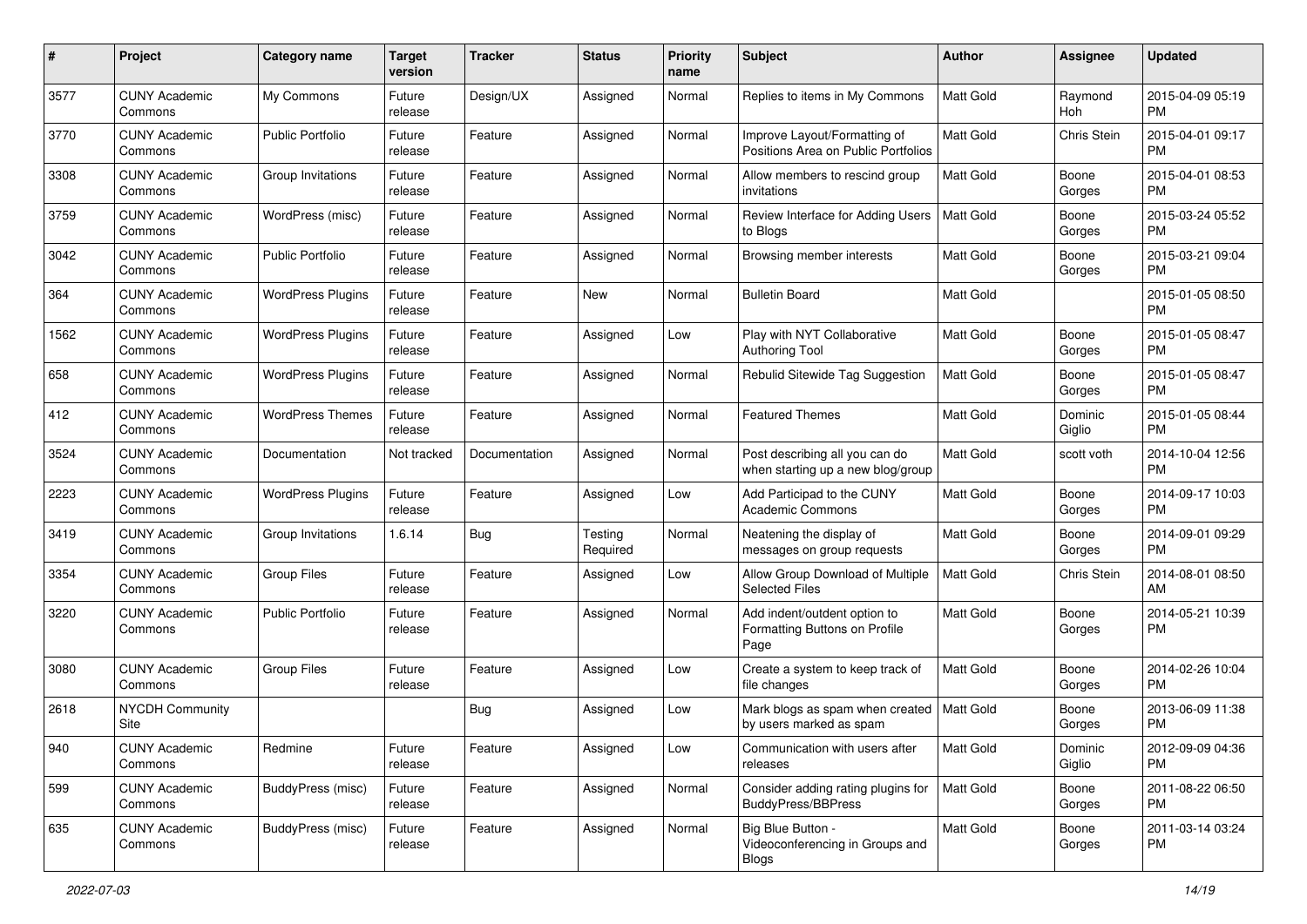| #     | Project                         | Category name            | <b>Target</b><br>version | <b>Tracker</b> | <b>Status</b>        | <b>Priority</b><br>name | <b>Subject</b>                                                                                                                               | Author               | <b>Assignee</b>     | <b>Updated</b>                |
|-------|---------------------------------|--------------------------|--------------------------|----------------|----------------------|-------------------------|----------------------------------------------------------------------------------------------------------------------------------------------|----------------------|---------------------|-------------------------------|
| 500   | <b>CUNY Academic</b><br>Commons | <b>BuddyPress (misc)</b> | Future<br>release        | Feature        | Assigned             | Normal                  | <b>Export Group Data</b>                                                                                                                     | <b>Matt Gold</b>     | Boone<br>Gorges     | 2010-12-19 12:09<br><b>PM</b> |
| 435   | <b>CUNY Academic</b><br>Commons | BuddyPress (misc)        | Future<br>release        | Feature        | Assigned             | Normal                  | Include Avatar Images in Forum<br><b>Post Notification Emails</b>                                                                            | Matt Gold            | Boone<br>Gorges     | 2010-12-08 12:40<br><b>PM</b> |
| 377   | <b>CUNY Academic</b><br>Commons | <b>BuddyPress (misc)</b> | Future<br>release        | Feature        | Assigned             | Normal                  | Like buttons                                                                                                                                 | Matt Gold            | Boone<br>Gorges     | 2010-11-16 05:13<br><b>PM</b> |
| 481   | <b>CUNY Academic</b><br>Commons | Groups (misc)            | Future<br>release        | Feature        | Assigned             | Normal                  | ability to archive inactive groups<br>and blogs                                                                                              | Michael Mandiberg    | Samantha<br>Raddatz | 2015-11-09 05:56<br><b>PM</b> |
| 9908  | <b>CUNY Academic</b><br>Commons |                          | Not tracked              | Feature        | New                  | Normal                  | Is it possible to send email<br>updates to users (or an email<br>address not on the list) for only a<br>single page AFTER being<br>prompted? | Michael Shields      | scott voth          | 2018-06-11 01:34<br><b>PM</b> |
| 2167  | <b>CUNY Academic</b><br>Commons | WordPress (misc)         | Future<br>release        | Bug            | Assigned             | Normal                  | CAC-Livestream Plugin Issues                                                                                                                 | <b>Michael Smith</b> | Dominic<br>Giglio   | 2015-01-02 03:06<br><b>PM</b> |
| 3458  | <b>CUNY Academic</b><br>Commons | Groups (misc)            | Future<br>release        | Feature        | Assigned             | Normal                  | Filter Members of Group by<br>Campus                                                                                                         | <b>Michael Smith</b> | Samantha<br>Raddatz | 2014-09-26 08:32<br><b>PM</b> |
| 2754  | <b>CUNY Academic</b><br>Commons | Design                   | Future<br>release        | Feature        | Assigned             | Normal                  | Determine strategy for CAC logo<br>handling in top header                                                                                    | Micki Kaufman        | Chris Stein         | 2015-01-05 08:53<br><b>PM</b> |
| 2753  | <b>CUNY Academic</b><br>Commons | <b>Public Portfolio</b>  | Future<br>release        | Feature        | New                  | Normal                  | Create actual actual tagification in<br>academic interests and other<br>fields                                                               | Micki Kaufman        | Boone<br>Gorges     | 2015-01-05 08:52<br><b>PM</b> |
| 3510  | <b>CUNY Academic</b><br>Commons | Publicity                | 1.7                      | Publicity      | Assigned             | Normal                  | Post on the News Blog re: 'My<br>Commons'                                                                                                    | Micki Kaufman        | Sarah<br>Morgano    | 2014-10-15 11:18<br>AM        |
| 3511  | <b>CUNY Academic</b><br>Commons | Publicity                | 1.7                      | Publicity      | Assigned             | Normal                  | Social media for 1.7                                                                                                                         | Micki Kaufman        | Sarah<br>Morgano    | 2014-10-14 03:32<br><b>PM</b> |
| 3509  | <b>CUNY Academic</b><br>Commons | Publicity                | 1.7                      | Publicity      | New                  | Normal                  | Create 1.7 digital signage imagery                                                                                                           | Micki Kaufman        | Marilyn<br>Weber    | 2014-10-01 12:40<br><b>PM</b> |
| 3506  | <b>CUNY Academic</b><br>Commons | Publicity                | 1.7                      | Publicity      | New                  | Normal                  | Prepare 1.7 email messaging                                                                                                                  | Micki Kaufman        | Micki<br>Kaufman    | 2014-10-01 12:36<br><b>PM</b> |
| 3475  | <b>CUNY Academic</b><br>Commons | Events                   | Future<br>release        | Feature        | Assigned             | Normal                  | Request to add plugin to<br>streamline room<br>booking/appointment booking                                                                   | Naomi Barrettara     | Boone<br>Gorges     | 2014-12-01 05:14<br><b>PM</b> |
| 9346  | <b>CUNY Academic</b><br>Commons | WordPress (misc)         | Not tracked              | <b>Bug</b>     | New                  | Normal                  | Clone cetls.bmcc.cuny.edu for<br>development                                                                                                 | Owen Roberts         | Raymond<br>Hoh      | 2018-03-06 05:35<br>PM        |
| 6665  | <b>CUNY Academic</b><br>Commons |                          | Not tracked              | Publicity      | New                  | Normal                  | Dead Link in 1.10 announcement<br>post                                                                                                       | Paige Dupont         | Stephen Real        | 2016-12-01 03:11<br><b>PM</b> |
| 14483 | <b>CUNY Academic</b><br>Commons | WordPress - Media        | Not tracked              | Bug            | Reporter<br>Feedback | Normal                  | Wordpress PDF Embed Stopped<br>Working after JITP Media Clone                                                                                | Patrick DeDauw       | Boone<br>Gorges     | 2021-05-20 01:51<br>PM.       |
| 11449 | <b>CUNY Academic</b><br>Commons | WordPress - Media        | Not tracked              | Support        | Reporter<br>Feedback | Normal                  | Cloning Media Library for JITP<br>from Staging to Production Site                                                                            | Patrick DeDauw       | Boone<br>Gorges     | 2019-05-13 12:00<br>PM        |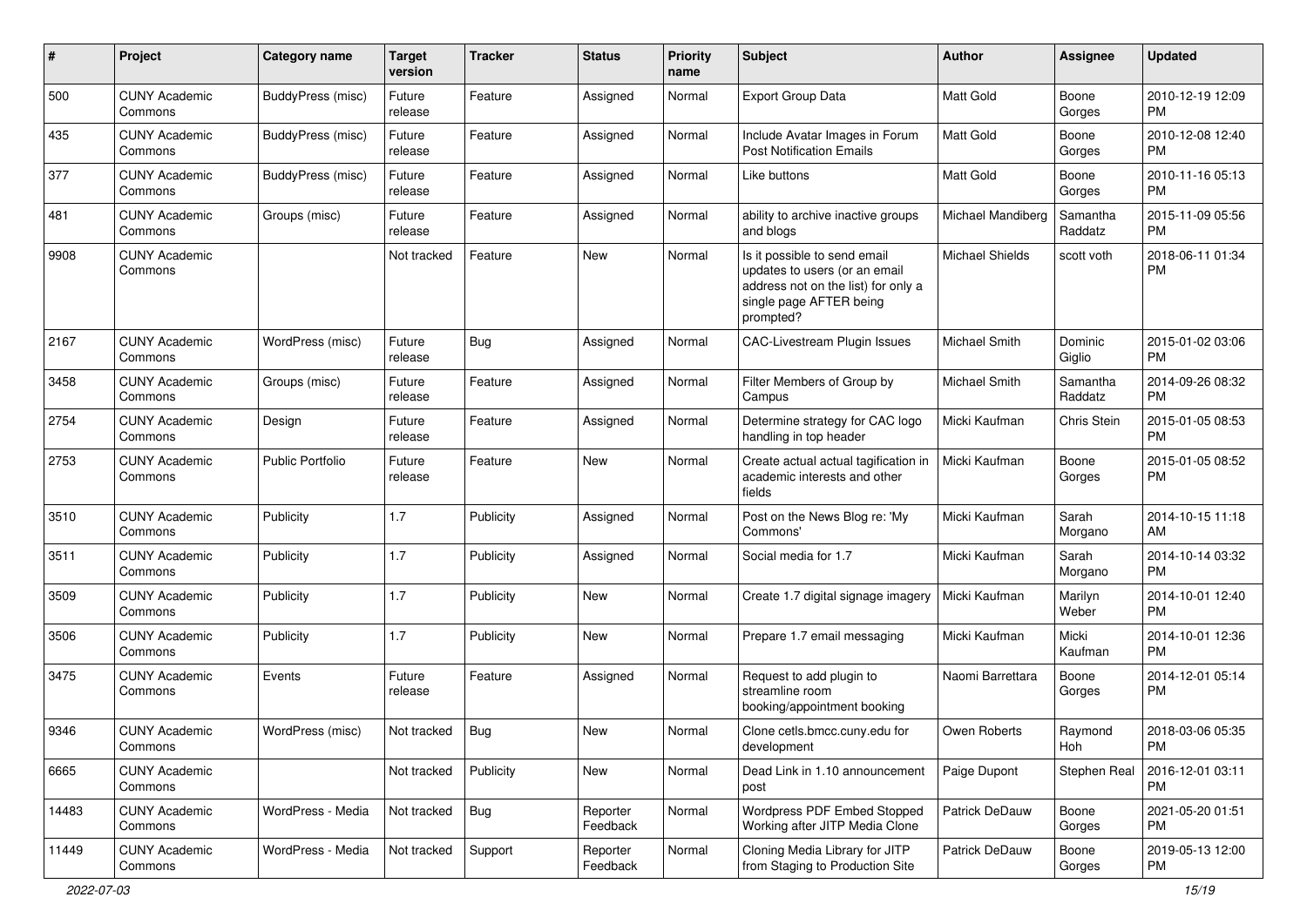| #     | <b>Project</b>                  | Category name            | <b>Target</b><br>version | <b>Tracker</b> | <b>Status</b>        | <b>Priority</b><br>name | <b>Subject</b>                                                                                  | <b>Author</b>           | Assignee            | <b>Updated</b>                |
|-------|---------------------------------|--------------------------|--------------------------|----------------|----------------------|-------------------------|-------------------------------------------------------------------------------------------------|-------------------------|---------------------|-------------------------------|
| 8675  | <b>CUNY Academic</b><br>Commons | User Onboarding          | Future<br>release        | Bug            | Reporter<br>Feedback | Low                     | Add new User search screen calls<br>for the input of email address but<br>doesn't work with one | Paul Hebert             | Boone<br>Gorges     | 2017-10-11 11:17<br>AM        |
| 16314 | <b>CUNY Academic</b><br>Commons | <b>WordPress Plugins</b> |                          | Feature        | <b>New</b>           | Normal                  | Install Multicollab plug-in?                                                                    | Raffi<br>Khatchadourian |                     | 2022-06-29 03:44<br><b>PM</b> |
| 16294 | <b>CUNY Academic</b><br>Commons |                          |                          | Bug            | <b>New</b>           | Urgent                  | CAC is down                                                                                     | Raffi<br>Khatchadourian |                     | 2022-06-27 02:00<br><b>PM</b> |
| 16290 | <b>CUNY Academic</b><br>Commons |                          |                          | Feature        | Reporter<br>Feedback | Normal                  | Add Table Of Contents Block<br>plug-in                                                          | Raffi<br>Khatchadourian |                     | 2022-06-24 10:26<br>AM        |
| 15516 | <b>CUNY Academic</b><br>Commons | <b>WordPress Plugins</b> |                          | Bug            | Reporter<br>Feedback | Normal                  | Can't publish or save draft of post<br>on wordpress.com                                         | Raffi<br>Khatchadourian | Raymond<br>Hoh      | 2022-03-02 05:52<br><b>PM</b> |
| 15242 | <b>CUNY Academic</b><br>Commons | Performance              | Not tracked              | Bug            | Reporter<br>Feedback | Normal                  | Slugist site                                                                                    | Raffi<br>Khatchadourian | Boone<br>Gorges     | 2022-02-07 11:14<br>AM        |
| 14792 | <b>CUNY Academic</b><br>Commons |                          |                          | Bug            | <b>New</b>           | Normal                  | Inconsistent email notifications<br>from gravity forms                                          | Raffi<br>Khatchadourian |                     | 2021-10-04 01:50<br><b>PM</b> |
| 11077 | <b>CUNY Academic</b><br>Commons | Events                   | Not tracked              | Feature        | Reporter<br>Feedback | Normal                  | Show event category description<br>in event list view                                           | Raffi<br>Khatchadourian |                     | 2019-02-12 10:38<br><b>PM</b> |
| 9420  | <b>CUNY Academic</b><br>Commons | cuny.is                  | Not tracked              | Feature        | <b>New</b>           | Normal                  | Request for http://cuny.is/streams                                                              | Raffi<br>Khatchadourian | Marilyn<br>Weber    | 2018-04-02 10:08<br>AM        |
| 8498  | <b>CUNY Academic</b><br>Commons | <b>WordPress Plugins</b> | Future<br>release        | Feature        | <b>New</b>           | Low                     | <b>Gravity Forms Email Users</b>                                                                | Raffi<br>Khatchadourian | Matt Gold           | 2017-10-13 12:58<br><b>PM</b> |
| 5182  | <b>CUNY Academic</b><br>Commons | Social Paper             | Future<br>release        | Design/UX      | New                  | Normal                  | "Publishing" a private paper on<br>social paper?                                                | Raffi<br>Khatchadourian | Boone<br>Gorges     | 2016-10-13 04:12<br><b>PM</b> |
| 5183  | <b>CUNY Academic</b><br>Commons | Social Paper             | Future<br>release        | Design/UX      | <b>New</b>           | Normal                  | Creating a new paper when<br>viewing an existing paper                                          | Raffi<br>Khatchadourian | Samantha<br>Raddatz | 2016-02-02 12:09<br><b>PM</b> |
| 16319 | <b>CUNY Academic</b><br>Commons | <b>WordPress Plugins</b> | 2.0.3                    | Bug            | <b>New</b>           | Normal                  | <b>Request for Events Calendar Pro</b><br>5.14.2 update                                         | Raymond Hoh             | Raymond<br>Hoh      | 2022-07-01 04:16<br><b>PM</b> |
| 16255 | <b>CUNY Academic</b><br>Commons | WordPress (misc)         |                          | Bug            | <b>New</b>           | Normal                  | Need to define 'MULTISITE'<br>constant in wp-config.php                                         | Raymond Hoh             |                     | 2022-06-19 09:31<br>AM        |
| 16177 | <b>CUNY Academic</b><br>Commons | Reply By Email           |                          | <b>Bug</b>     | <b>New</b>           | Normal                  | Switch to Inbound mode for RBE                                                                  | Raymond Hoh             | Raymond<br>Hoh      | 2022-05-30 04:32<br><b>PM</b> |
| 11243 | <b>CUNY Academic</b><br>Commons | BuddyPress (misc)        | Future<br>release        | Bug            | <b>New</b>           | Normal                  | Audit bp-custom.php                                                                             | Raymond Hoh             | Raymond<br>Hoh      | 2022-04-26 11:59<br>AM        |
| 14908 | <b>CUNY Academic</b><br>Commons | Performance              |                          | Bug            | <b>New</b>           | Normal                  | Stale object cache on cdev                                                                      | Raymond Hoh             | Boone<br>Gorges     | 2021-12-07 09:45<br>AM        |
| 14496 | <b>CUNY Academic</b><br>Commons | Domain Mapping           | Future<br>release        | <b>Bug</b>     | New                  | Normal                  | Mapped domain SSO uses<br>third-party cookies                                                   | Raymond Hoh             | Raymond<br>Hoh      | 2021-05-24 04:03<br><b>PM</b> |
| 3939  | <b>CUNY Academic</b><br>Commons | <b>WordPress Plugins</b> | Future<br>release        | <b>Bug</b>     | Hold                 | Normal                  | Activity stream support for<br>Co-Authors Plus plugin                                           | Raymond Hoh             | Raymond<br>Hoh      | 2015-11-09 06:13<br><b>PM</b> |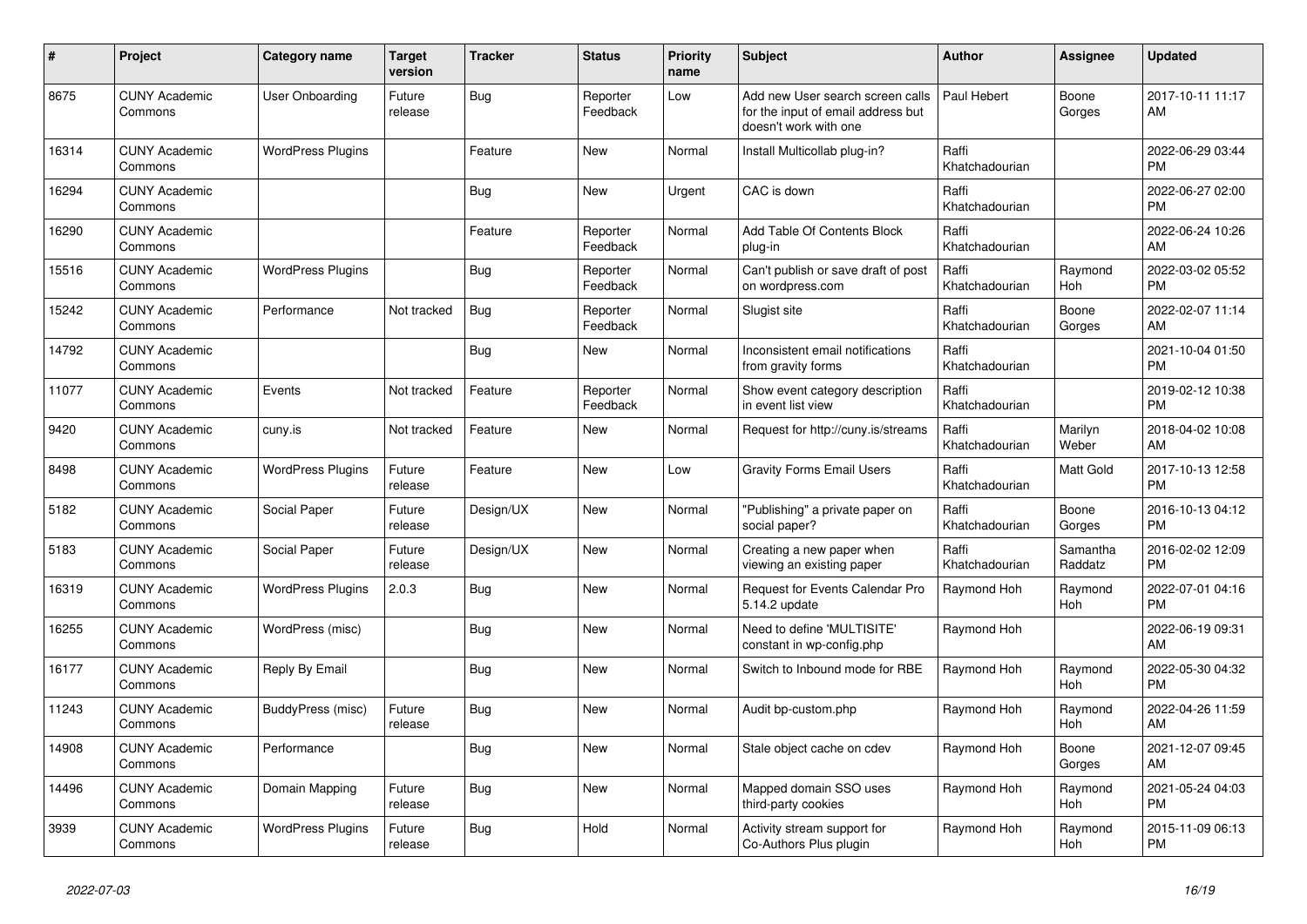| $\#$  | Project                         | <b>Category name</b>     | <b>Target</b><br>version | <b>Tracker</b> | <b>Status</b>        | <b>Priority</b><br>name | <b>Subject</b>                                                  | <b>Author</b>    | Assignee            | <b>Updated</b>                |
|-------|---------------------------------|--------------------------|--------------------------|----------------|----------------------|-------------------------|-----------------------------------------------------------------|------------------|---------------------|-------------------------------|
| 3691  | <b>CUNY Academic</b><br>Commons | <b>WordPress Plugins</b> | Future<br>release        | <b>Bug</b>     | <b>New</b>           | Normal                  | <b>WPMU Domain Mapping</b><br>Debugging on cdev                 | Raymond Hoh      | <b>Matt Gold</b>    | 2014-12-12 09:04<br>AM        |
| 14983 | <b>CUNY Academic</b><br>Commons | WordPress (misc)         | Not tracked              | Support        | Reporter<br>Feedback | Normal                  | "Read More" tag not working                                     | Rebecca Krisel   | Raymond<br>Hoh      | 2021-11-23 01:17<br><b>PM</b> |
| 58    | <b>CUNY Academic</b><br>Commons | BuddyPress (misc)        | Future<br>release        | Feature        | Assigned             | Low                     | Make member search sortable by<br>last name                     | Roberta Brody    | Boone<br>Gorges     | 2010-08-26 02:38<br><b>PM</b> |
| 5298  | <b>CUNY Academic</b><br>Commons |                          | Not tracked              | Publicity      | <b>New</b>           | Normal                  | Survey Pop-Up Text                                              | Samantha Raddatz | Samantha<br>Raddatz | 2016-03-22 12:27<br><b>PM</b> |
| 4622  | <b>CUNY Academic</b><br>Commons | <b>Public Portfolio</b>  | Future<br>release        | Design/UX      | <b>New</b>           | Normal                  | <b>Profile Visibility Settings</b>                              | Samantha Raddatz | Samantha<br>Raddatz | 2015-09-21 12:18<br><b>PM</b> |
| 4592  | <b>CUNY Academic</b><br>Commons | Events                   | Future<br>release        | Design/UX      | <b>New</b>           | Normal                  | Event Creation - Venue Dropdown<br>Slow                         | Samantha Raddatz | Boone<br>Gorges     | 2015-09-14 04:56<br><b>PM</b> |
| 4226  | <b>CUNY Academic</b><br>Commons | <b>BuddyPress Docs</b>   | Future<br>release        | Design/UX      | New                  | Normal                  | Add option to connect a Doc with<br>a Group                     | Samantha Raddatz | Samantha<br>Raddatz | 2015-09-09 04:08<br><b>PM</b> |
| 4253  | <b>CUNY Academic</b><br>Commons | <b>Public Portfolio</b>  | Future<br>release        | Design/UX      | <b>New</b>           | Normal                  | Encourage users to add portfolio<br>content                     | Samantha Raddatz | Samantha<br>Raddatz | 2015-07-07 11:32<br>AM        |
| 4225  | <b>CUNY Academic</b><br>Commons | DiRT Integration         | Future<br>release        | Design/UX      | New                  | Normal                  | Add information to DIRT page (in<br>Create a Group)             | Samantha Raddatz | <b>Matt Gold</b>    | 2015-06-26 03:14<br><b>PM</b> |
| 4221  | <b>CUNY Academic</b><br>Commons | Group Forums             | Future<br>release        | Design/UX      | Assigned             | Normal                  | Add 'Number of Posts' display<br>option to Forum page           | Samantha Raddatz | Samantha<br>Raddatz | 2015-06-26 02:21<br><b>PM</b> |
| 4222  | <b>CUNY Academic</b><br>Commons | <b>User Experience</b>   | Future<br>release        | Design/UX      | <b>New</b>           | Normal                  | Add information to 'Delete<br>Account' page                     | Samantha Raddatz | scott voth          | 2015-06-26 11:35<br>AM        |
| 5826  | <b>CUNY Academic</b><br>Commons | <b>WordPress Plugins</b> | Future<br>release        | Support        | Reporter<br>Feedback | Normal                  | <b>Remove Subscription Options</b><br>plugin from directory     | Sarah Morgano    | Sarah<br>Morgano    | 2016-10-21 04:14<br><b>PM</b> |
| 1888  | <b>CUNY Academic</b><br>Commons | Home Page                | Future<br>release        | Feature        | Assigned             | Normal                  | Refactor BP MPO Activity Filter to<br>support proper pagination | Sarah Morgano    | Boone<br>Gorges     | 2014-05-01 07:11<br><b>PM</b> |
| 585   | <b>CUNY Academic</b><br>Commons | Group Forums             | Future<br>release        | Feature        | Assigned             | Normal                  | Merge Forum Topics                                              | Sarah Morgano    | Boone<br>Gorges     | 2011-07-06 04:11<br><b>PM</b> |
| 16245 | <b>CUNY Academic</b><br>Commons | WordPress (misc)         |                          | <b>Bug</b>     | Reporter<br>Feedback | Normal                  | Save Button missing on<br>WordPress Profile page                | scott voth       | Raymond<br>Hoh      | 2022-06-16 03:09<br><b>PM</b> |
| 13946 | <b>CUNY Academic</b><br>Commons | <b>WordPress Plugins</b> | 2.1.0                    | Support        | Assigned             | Normal                  | <b>Custom Embed handler For</b><br>OneDrive files               | scott voth       | Raymond<br>Hoh      | 2022-05-26 10:46<br>AM        |
| 15767 | <b>CUNY Academic</b><br>Commons | WordPress (misc)         |                          | Support        | New                  | Normal                  | Site loading slowly                                             | scott voth       | Boone<br>Gorges     | 2022-04-04 08:56<br><b>PM</b> |
| 14994 | <b>CUNY Academic</b><br>Commons | cdev.gc.cuny.edu         | Not tracked              | Support        | In Progress          | Normal                  | Clear Cache on CDEV                                             | scott voth       | Raymond<br>Hoh      | 2021-12-07 03:51<br><b>PM</b> |
| 10226 | CUNY Academic<br>Commons        | Courses                  | Future<br>release        | Feature        | <b>New</b>           | Normal                  | Add "My Courses" to drop down<br>list                           | scott voth       | Boone<br>Gorges     | 2021-11-19 12:42<br><b>PM</b> |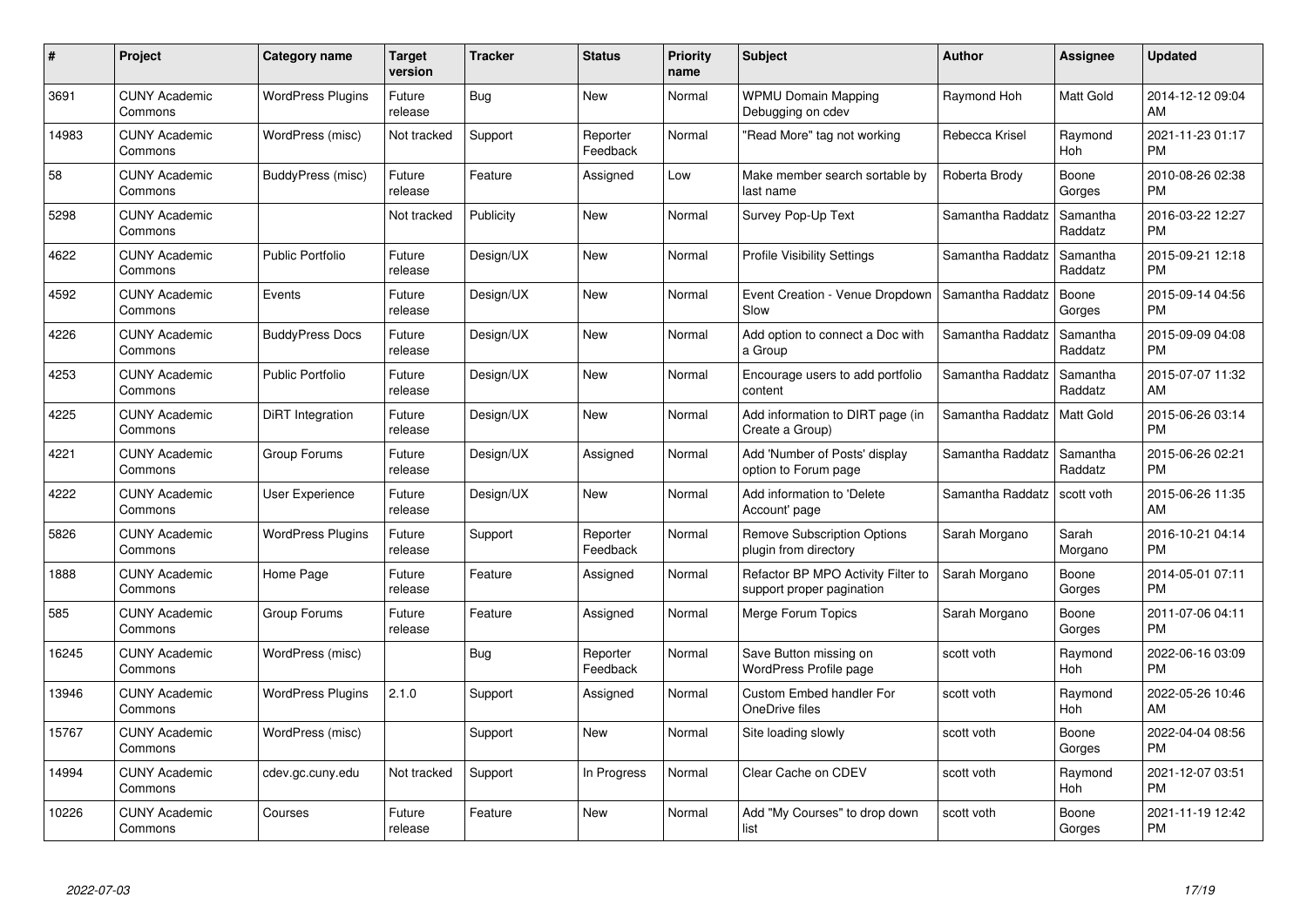| #     | Project                         | <b>Category name</b>     | <b>Target</b><br>version | Tracker       | <b>Status</b>        | <b>Priority</b><br>name | <b>Subject</b>                                                                       | Author     | <b>Assignee</b>    | <b>Updated</b>                |
|-------|---------------------------------|--------------------------|--------------------------|---------------|----------------------|-------------------------|--------------------------------------------------------------------------------------|------------|--------------------|-------------------------------|
| 14394 | <b>CUNY Academic</b><br>Commons |                          | Not tracked              | Feature       | New                  | Normal                  | Commons News Site - redesign                                                         | scott voth | scott voth         | 2021-09-14 10:46<br>AM        |
| 14113 | <b>CUNY Academic</b><br>Commons | WordPress (misc)         | Future<br>release        | Bug           | Hold                 | Normal                  | Block Editor Not Working on this<br>page - Json error                                | scott voth | Boone<br>Gorges    | 2021-03-05 11:01<br>AM.       |
| 10354 | <b>CUNY Academic</b><br>Commons | Public Portfolio         | Future<br>release        | Feature       | New                  | Normal                  | Opt out of Having a Profile Page                                                     | scott voth | Chris Stein        | 2020-05-12 10:43<br>AM.       |
| 12573 | <b>CUNY Academic</b><br>Commons | <b>WordPress Plugins</b> | Future<br>release        | Bug           | New                  | Normal                  | <b>CommentPress Core Issues</b>                                                      | scott voth |                    | 2020-03-24 04:32<br><b>PM</b> |
| 12392 | <b>CUNY Academic</b><br>Commons | Help/Codex               | Not tracked              | Documentation | New                  | Normal                  | <b>Updates to Common Commons</b><br>Questions on Help Page                           | scott voth | Margaret<br>Galvan | 2020-02-11 10:53<br>AM        |
| 12247 | <b>CUNY Academic</b><br>Commons | Publicity                | Not tracked              | Support       | New                  | Normal                  | Screenshot of First Commons<br>Homepage                                              | scott voth | scott voth         | 2020-01-14 12:08<br>PM.       |
| 11860 | <b>CUNY Academic</b><br>Commons | Registration             | Future<br>release        | Feature       | New                  | Normal                  | <b>Ensure Students Are Aware They</b><br>Can Use Aliases At Registration             | scott voth |                    | 2019-09-24 08:46<br>AM.       |
| 11788 | <b>CUNY Academic</b><br>Commons | <b>WordPress Plugins</b> | Future<br>release        | Support       | Reporter<br>Feedback | Normal                  | Plugin Request - Browse Aloud                                                        | scott voth |                    | 2019-09-24 08:42<br>AM.       |
| 11493 | <b>CUNY Academic</b><br>Commons | Domain Mapping           | Not tracked              | Support       | Reporter<br>Feedback | Normal                  | Domain Mapping Request - Talia<br>Schaffer                                           | scott voth | <b>Matt Gold</b>   | 2019-08-06 08:39<br>AM        |
| 11531 | <b>CUNY Academic</b><br>Commons | Events                   | Future<br>release        | Feature       | New                  | Normal                  | Main Events calendar should<br>include non-public events that<br>user has access to  | scott voth | Boone<br>Gorges    | 2019-06-11 10:00<br>AM        |
| 11496 | <b>CUNY Academic</b><br>Commons | <b>Public Portfolio</b>  | 1.15.2                   | Support       | New                  | Normal                  | Replace Twitter Icon on Member<br>Portfolio page                                     | scott voth | Boone<br>Gorges    | 2019-06-06 01:03<br><b>PM</b> |
| 11393 | <b>CUNY Academic</b><br>Commons |                          | Not tracked              | Publicity     | New                  | Normal                  | After 1.15 release, ceate a hero<br>slide and post about adding a site<br>to a group | scott voth | Patrick<br>Sweeney | 2019-05-14 10:32<br>AM        |
| 11386 | <b>CUNY Academic</b><br>Commons | WordPress - Media        | Not tracked              | Support       | Reporter<br>Feedback | Normal                  | disappearing images                                                                  | scott voth | Boone<br>Gorges    | 2019-05-14 10:32<br>AM        |
| 10982 | <b>CUNY Academic</b><br>Commons | Domain Mapping           | Not tracked              | Support       | Reporter<br>Feedback | Normal                  | <b>CNAME</b> question                                                                | scott voth |                    | 2019-01-22 04:29<br><b>PM</b> |
| 10839 | <b>CUNY Academic</b><br>Commons | About page               | Not tracked              | Support       | New                  | Normal                  | <b>Mission Statement Needs</b><br>Revision                                           | scott voth | Matt Gold          | 2018-12-26 10:58<br>AM.       |
| 9515  | <b>CUNY Academic</b><br>Commons | <b>WordPress Plugins</b> | Not tracked              | Bug           | Reporter<br>Feedback | Normal                  | Text to Speech plugin - "More<br>Slowly" checkbox not working                        | scott voth | Boone<br>Gorges    | 2018-06-13 02:26<br>PM        |
| 5827  | <b>CUNY Academic</b><br>Commons | <b>Public Portfolio</b>  | Future<br>release        | Bug           | Assigned             | Normal                  | Academic Interests square bracket   scott voth<br>links not working                  |            | Chris Stein        | 2016-08-11 11:59<br><b>PM</b> |
| 4438  | <b>CUNY Academic</b><br>Commons | Events                   | Future<br>release        | <b>Bug</b>    | Assigned             | Normal                  | Events Calendar - Export<br><b>Recurring Events</b>                                  | scott voth | Daniel Jones       | 2016-05-23 04:25<br><b>PM</b> |
| 519   | <b>CUNY Academic</b><br>Commons | <b>BuddyPress Docs</b>   | Future<br>release        | Feature       | Assigned             | Low                     | TOC for individual docs - for new<br>BP "wiki-like" plugin                           | scott voth | Boone<br>Gorges    | 2015-11-09 05:54<br><b>PM</b> |